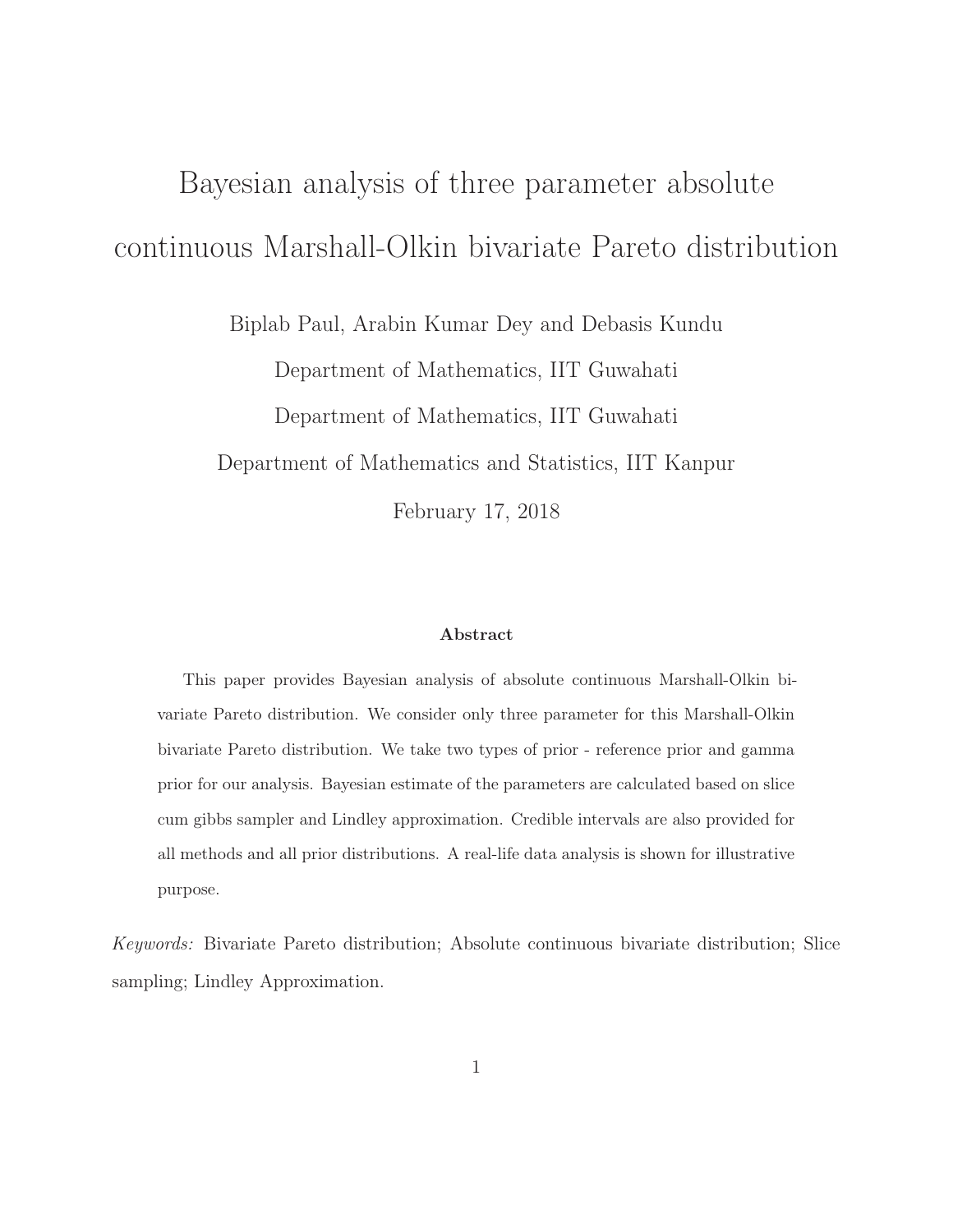BAYES-ABSBVPA

## <span id="page-1-0"></span>1 Introduction

In this paper we consider the Bayesian analysis of absolute continuous version of Marshall-Olkin bivariate Pareto distribution whose marginals are not type-II univariate Pareto distributions. We use the notation BB-BVPA for absolute continuous Marshall-Olkin bivariate Pareto. This form of Marshall-Olkin bivariate Pareto is similar to absolute continuous bivariate exponential distribution as proposed by [Block and Basu](#page-22-0) [\(1974](#page-22-0)). Finding efficient estimation technique to estimate the parameters of BB-BVPA was a major challenge in last few decades. Parameter estimation by EM algorithm for absolute continuous BVPA is also available in a recent work by [Dey and Kundu](#page-22-1) [\(2017](#page-22-1)). There is no work in Bayesian set up for BB-BVPA. There are very less work using reference prior as posterior becomes extremely complicated while dealing with such complicated prior. We make an easy formulation for the same through Slice cum Gibbs sampler method which is not available in the literature. The formulation makes sense as Slice is also a type of Gibbs sampler. In this paper we restrict ourselves only up to three parameter BBBVPA. BBBVPA can be very useful in modelling data related to finance, climate, network-security etc. This is one of the higher dimensional distribution which is heavy-tail in nature. A variety of bivariate (multivariate) extensions of bivariate Pareto distribution also have been studied in the literature. These include the distributions described in the following works : [Sankaran and Kundu](#page-23-0) [\(2014](#page-23-0)), [Yeh](#page-24-0) [\(2000\)](#page-24-0), [Yeh](#page-24-1) [\(2004\)](#page-24-1), [Asimit et al.](#page-21-0) [\(2010\)](#page-21-0), [Asimit et al.](#page-22-2) [\(2016](#page-22-2)).

Bayesian analysis contains more information than maximum likelihood estimation, which is better for further statistical analysis. For instance, not only the mean, mode, or median of posterior distribution can be computed, but also the performances of these estimators (through their variance and higher order moments) are available. Maximum likelihood estimators can be quite unstable, i.e., they may vary widely for small variations of the observations. Moreover, the knowledge of the posterior distribution also allows for the derivation of confidence regions through highest posterior density (HPD) regions in both univariate and multivariate cases. Therefore working in Bayesian set up with such a complicated distribution has its own advantages. In this paper both informative prior like gamma prior and non-informative prior like reference prior is used. The Bayesian estimator can not be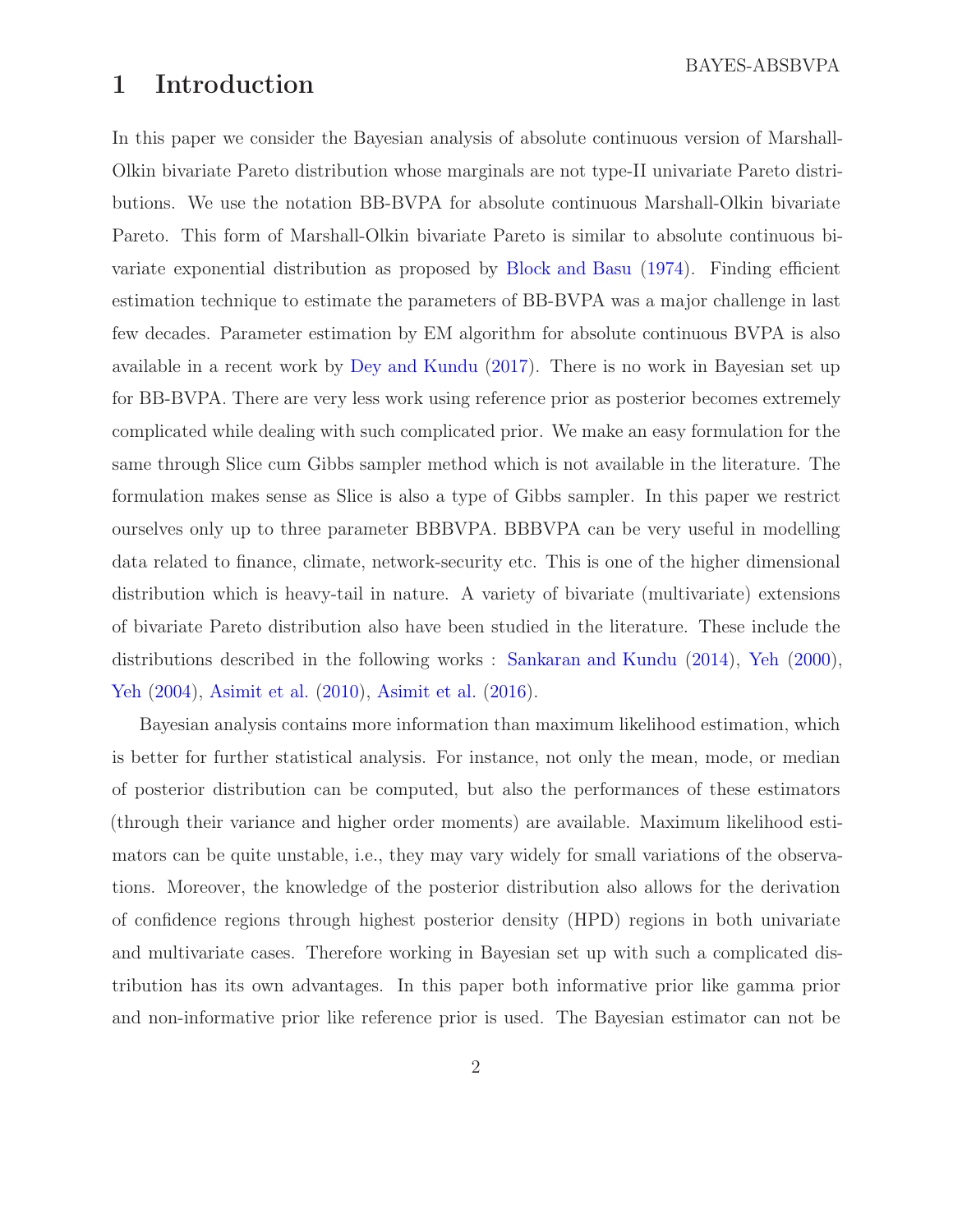<span id="page-2-0"></span>obtained in closed form. Therefore we propose to use two methods. (1) Lindley approximation [\[Lindley](#page-23-1) [\(1980](#page-23-1))] (2) Slice cum Gibbs Sampler [\[Neal](#page-23-2) [\(2003\)](#page-23-2), [Casella and George](#page-22-3) [\(1992](#page-22-3))]. However we can use other Monte Carlo methods for the same. In this paper we made slight modification in calculation of the Lindley approximation. We use EM algorithms instead of MLE. We also calculate credible intervals for the parameters.

Rest of the paper is organized as follows. Section 2 is kept for Bayesian analysis of BB-BVPA. Section 3 deals with the construction of credible interval. Numerical results are discussed in section 4. Data analysis is shown in section 5. We conclude the paper in section 6.

## 2 Bayesian analysis of absolute continuous Marshall-Olkin bivariate Pareto distribution

BB-BVPA is introduced and parameter estimation through EM algorithm is available at [Dey and Kundu](#page-22-1) [\(2017](#page-22-1)). In this section we discuss Bayesian estimate of three parameter absolute continuous bivariate Pareto through Lindley and Slice cum Gibbs sampler technique. Lindley approximation is done based on EM estimates instead of direct MLE.

Three parameter MOBVPA bivariate survival function as we derived in previous section,

$$
S_{X_1,X_2}(x_1,x_2) = \begin{cases} (1+x_1)^{-\alpha_1}(1+x_2)^{-(\alpha_0+\alpha_2)} & \text{if } x_1 < x_2\\ (1+x_1)^{-(\alpha_0+\alpha_1)}(1+x_2)^{-\alpha_2} & \text{if } x_1 > x_2\\ (1+z)^{-(\alpha_0+\alpha_1+\alpha_2)} & \text{if } x_1 = x_2 = z \end{cases}
$$
(1)

The above expression can be decomposed as follows,

$$
S_{X_1,X_2}(x_1,x_2) = pS_{ac}(x_1,x_2) + (1-p)S_s(x_1,x_2)
$$
\n(2)

where  $S_{ac}(x_1, x_2)$  is the absolute continuous part and  $S_s(x_1, x_2)$  is the singular part of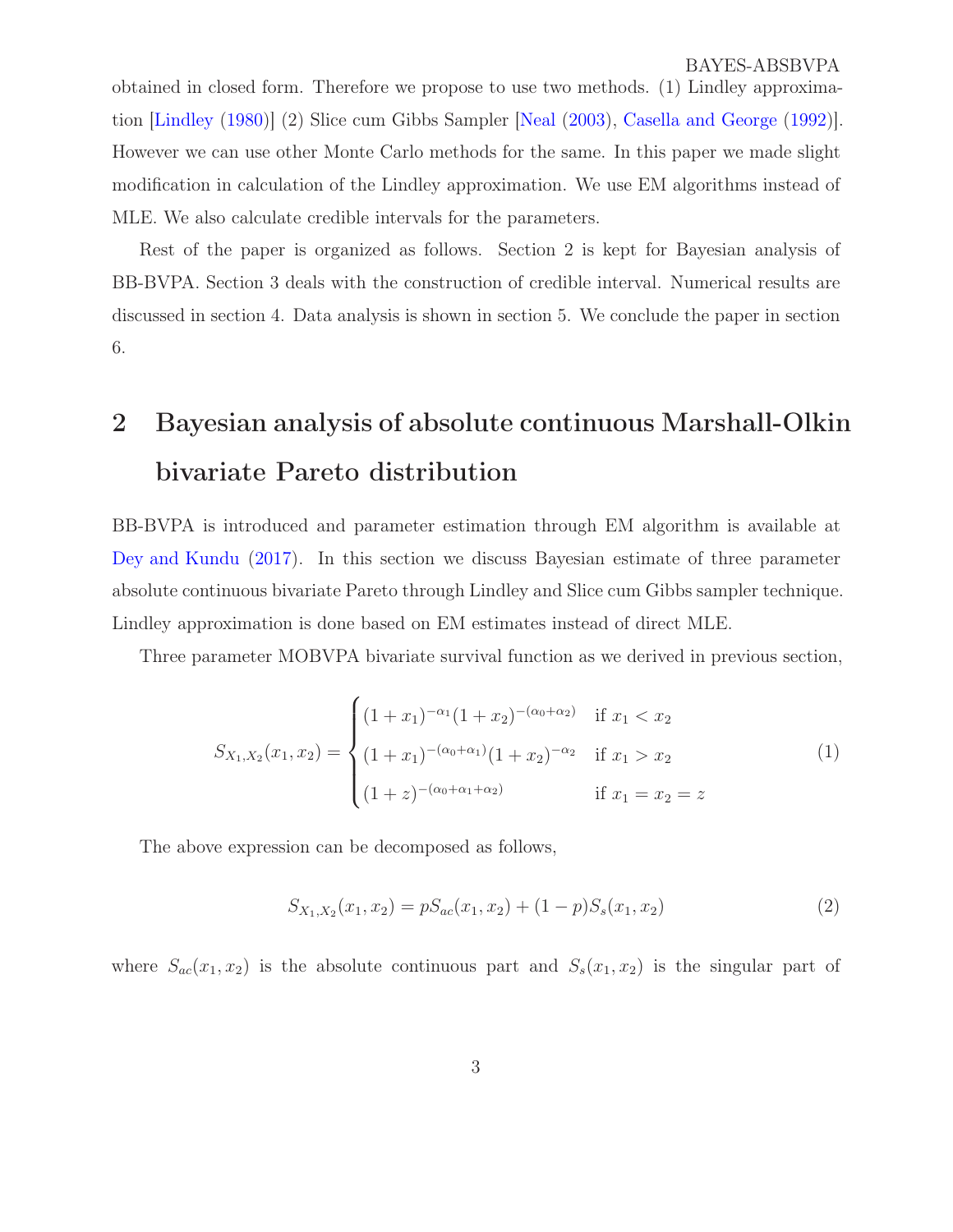#### BAYES-ABSBVPA

 $S_{X_1,X_2}(x_1,x_2)$ . Clearly,

$$
S_s(x_1, x_2) = (1+z)^{-(\alpha_0 + \alpha_1 + \alpha_2)}\tag{3}
$$

when  $x_1 = x_2 = z$ .

$$
\frac{\partial^2}{\partial x_1 \partial x_2} S_{X_1, X_2}(x_1, x_2) = \begin{cases} f_1(x_1, x_2) & \text{if } x_1 < x_2 \\ f_2(x_1, x_2) & \text{if } x_1 > x_2 \end{cases} \tag{4}
$$

Therefore,

$$
f_1(x_1, x_2) = \alpha_1(\alpha_0 + \alpha_2)(1 + x_1)^{-(\alpha_1 + 1)}(1 + x_2)^{-(\alpha_0 + \alpha_2 + 1)}
$$
(5)

$$
f_2(x_1, x_2) = \alpha_2(\alpha_0 + \alpha_1)(1 + x_1)^{-(\alpha_0 + \alpha_1 + 1)}(1 + x_2)^{-(\alpha_2 + 1)}
$$
(6)

and,

<span id="page-3-0"></span>
$$
\iint_{x_1 < x_2} f_1(x_1, x_2) dx_1 dx_2 + \iint_{x_1 > x_2} f_2(x_1, x_2) dx_1 dx_2 = p \tag{7}
$$

Consider,

$$
\iint_{x_1 < x_2} f_1(x_1, x_2) dx_1 dx_2
$$
\n
$$
= \alpha_1(\alpha_0 + \alpha_2) \int_0^\infty (1 + x_1)^{-\alpha_1 - 1} \left( \int_{x_1}^\infty (1 + x_2)^{-(\alpha_0 + \alpha_2 + 1)} dx_2 \right) dx_1
$$
\n
$$
= \frac{\alpha_1}{\alpha_0 + \alpha_1 + \alpha_2} \tag{9}
$$

Similarly,

$$
\iint_{x_1 > x_2} f_2(x_1, x_2) dx_1 dx_2 = \frac{\alpha_2}{\alpha_0 + \alpha_1 + \alpha_2} \tag{10}
$$

Therefore, from [\(7\)](#page-3-0), we get,

$$
\frac{\alpha_1 + \alpha_2}{\alpha_0 + \alpha_1 + \alpha_2} = p \tag{11}
$$

We denote absolute continuous part of Marshal-Olkin bivariate Pareto as BBBVPA. Therefore, if  $(X_1, X_2)$  follows an absolute continuous bivariate Pareto distribution, then the joint pdf can be written as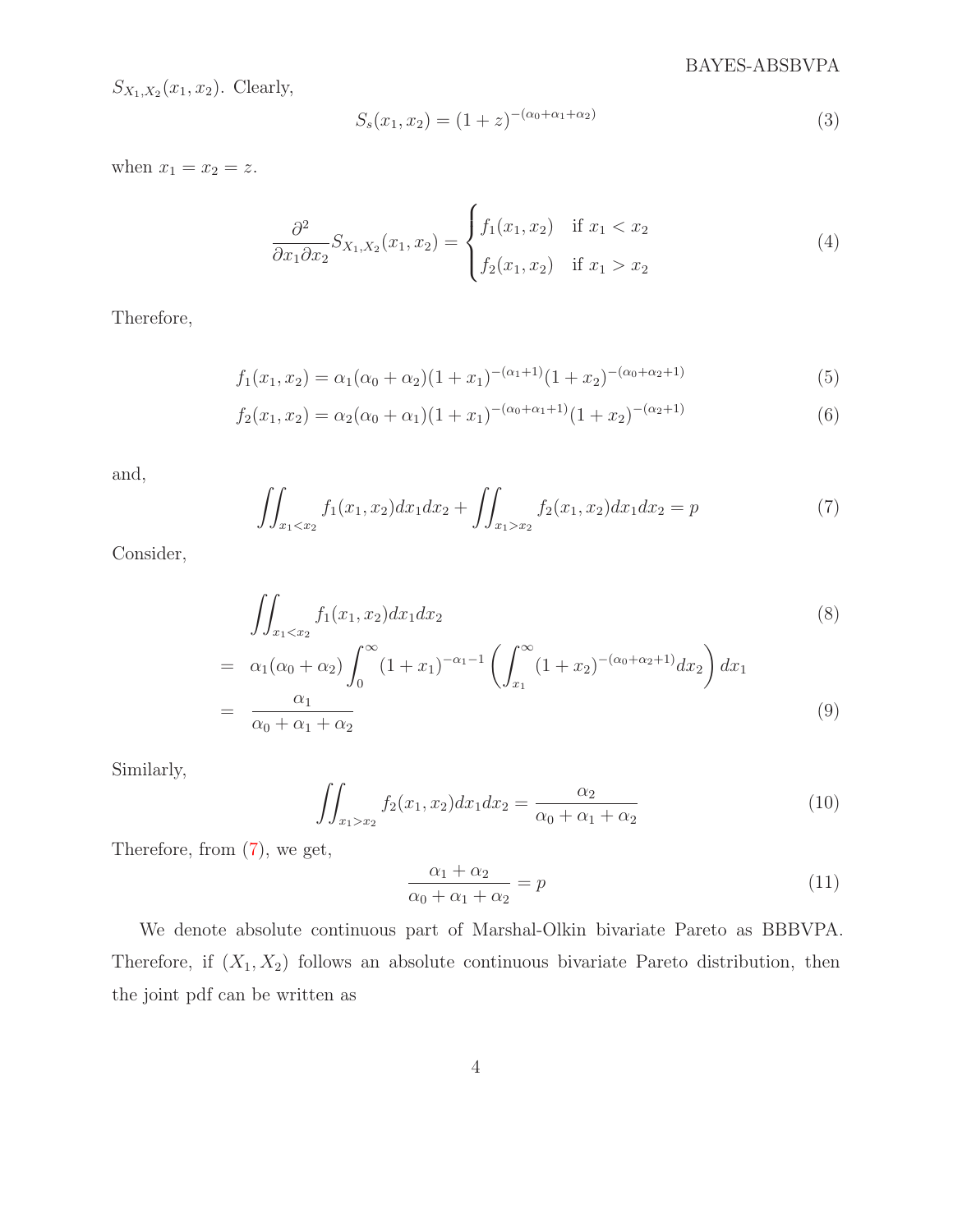$$
f_{BVPAC}(x_1, x_2) = \begin{cases} cf_1(x_1, x_2) & \text{if } x_1 < x_2 \\ cf_2(x_1, x_2) & \text{if } x_1 > x_2 \end{cases}
$$
 (12)

where  $c$  is a normalizing constant and

$$
c = \frac{1}{p} = \frac{\alpha_0 + \alpha_1 + \alpha_2}{\alpha_1 + \alpha_2} \tag{13}
$$

### 2.1 Likelihood Function

The likelihood function corresponding to this pdf is given by,

$$
l(x_1, x_2; \alpha_0, \alpha_1, \alpha_2) = \prod_{i}^{n} (cf_1(x_1, x_2))^{I_{(x_1, x_2) \in I_1}} \prod_{i}^{n} (cf_2(x_1, x_2))^{I_{(x_1, x_2) \in I_2}}
$$
  

$$
= c^{n_1+n_2} \alpha_1^{n_1} (\alpha_0 + \alpha_2)^{n_1} \alpha_2^{n_2} (\alpha_0 + \alpha_1)^{n_2}
$$
  

$$
\prod_{i \in I_1} (1 + x_{1i})^{-(\alpha_1 + 1)} (1 + x_{2i})^{-(\alpha_0 + \alpha_2 + 1)}
$$
  

$$
\times \prod_{i \in I_2} (1 + x_{1i})^{-(\alpha_0 + \alpha_1 + 1)} (1 + x_{2i})^{-(\alpha_2 + 1)}
$$
(14)

where  $I_1 = \{(x_1, x_2) | x_1 < x_2\}$  and  $I_2 = \{(x_1, x_2) | x_1 > x_2\}$  and  $|I_1| = n_1$ ,  $|I_2| = n_2$ , also  $n_1 + n_2 = n.$ 

Therefore log-likelihood function takes the form,

$$
L(x_1, x_2; \alpha_0, \alpha_1, \alpha_2) = (n_1 + n_2) \ln(\alpha_0 + \alpha_1 + \alpha_2) - (n_1 + n_2) \ln(\alpha_1 + \alpha_2)
$$
  
+  $n_1 \ln \alpha_1 - (\alpha_1 + 1) \sum_{i \in I_1} \ln(1 + x_{1i}) + n_1 \ln(\alpha_0 + \alpha_2)$   
-  $(\alpha_0 + \alpha_2 + 1) \sum_{i \in I_1} \ln(1 + x_{2i}) + n_2 \ln(\alpha_0 + \alpha_1)$   
-  $(\alpha_0 + \alpha_1 + 1) \sum_{i \in I_2} \ln(1 + x_{1i}) + n_2 \ln(\alpha_2)$   
-  $(\alpha_2 + 1) \sum_{i \in I_2} \ln(1 + x_{2i})$  (15)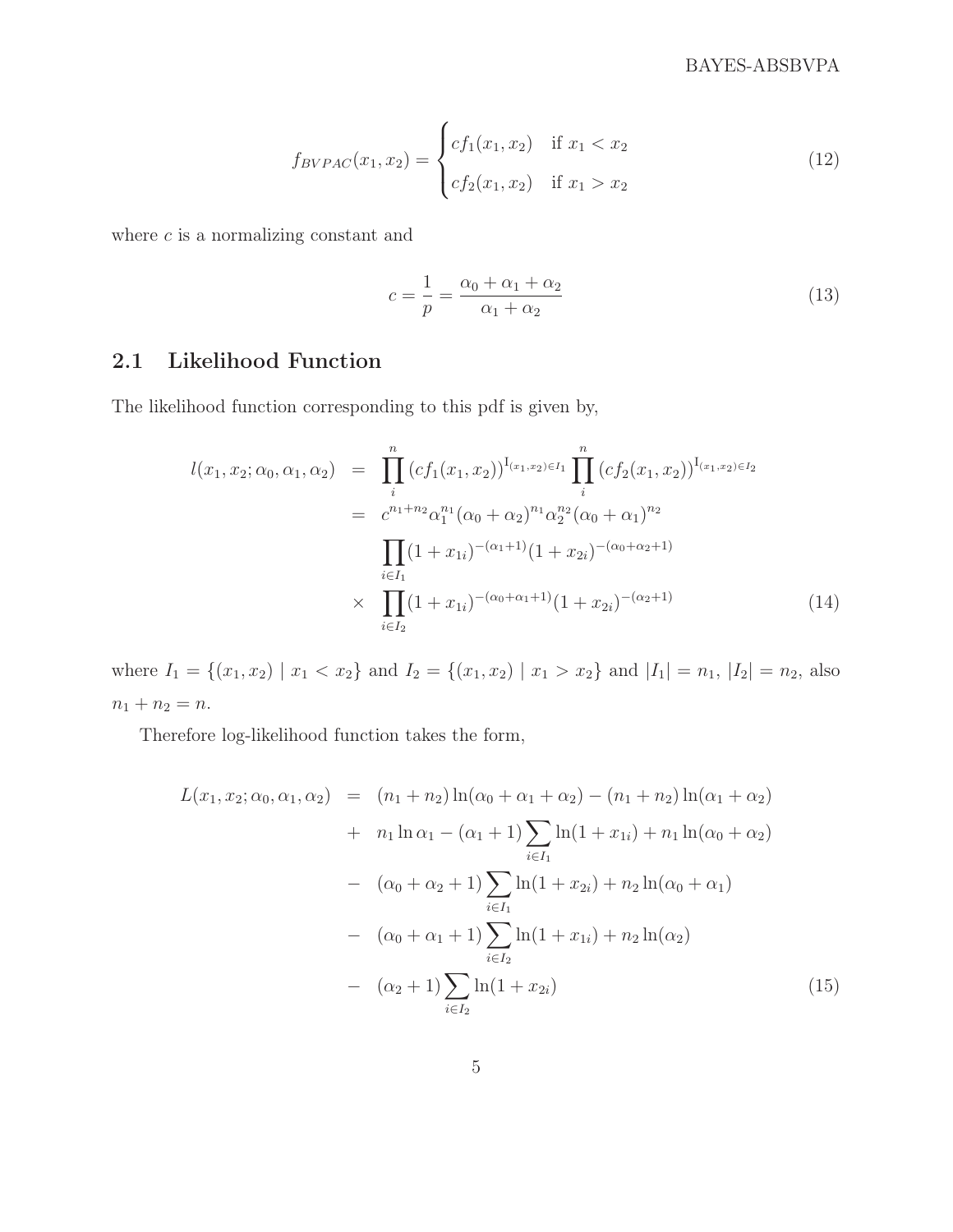BAYES-ABSBVPA

#### <span id="page-5-0"></span>2.2 Prior Assumption

#### 2.2.1 Gamma Prior

We assume that  $\alpha_0$ ,  $\alpha_1$ , and  $\alpha_2$  are distributed according to the gamma distribution with shape parameter  $k_i$  and scale parameter  $\theta_i$ , i.e.,

$$
\alpha_0 \sim \Gamma(k_0, \theta_0) \equiv \text{Gamma}(k_0, \theta_0)
$$
  
\n
$$
\alpha_1 \sim \Gamma(k_1, \theta_1) \equiv \text{Gamma}(k_1, \theta_1)
$$
  
\n
$$
\alpha_2 \sim \Gamma(k_2, \theta_2) \equiv \text{Gamma}(k_2, \theta_2)
$$
\n(16)

The probability density function of the Gamma Distribution is given by,

$$
f_{\Gamma}(x;k,\theta) = \frac{1}{\Gamma(k)\theta^k} x^{k-1} e^{-\frac{x}{\theta}}
$$
\n(17)

Here  $\Gamma(k)$  is the gamma function evaluated at k.

#### 2.2.2 Reference Prior Assumption

We have taken reference prior as prior for each parameter conditional on the others. We calculate the expression using Bernardo's reference Prior [\[Berger et al.](#page-22-4) [\(1992\)](#page-22-4), [Bernardo](#page-22-5) [\(1979\)](#page-22-5)] in this context.

The key idea is to derive reference prior described by Berger and Bernando (1992) is to get prior  $\pi(\theta)$  that maximizes the expected posterior information about the parameters. Let  $I(\theta)$  is expected information about  $\theta$  given the data  $X = \underline{x}$ . Then

$$
I(\theta) = E_X(K(p(\theta|\underline{x})||\pi(\theta)))
$$

where  $K(p(\theta|\tilde{x})||\pi(\theta))$  is the Kullback-Leibler distance between posterior  $p(\theta|x)$  and prior  $p(\theta)$  can be given by

$$
K(\pi(\theta|\underline{x})||\pi(\theta)) = \int_{\Omega_{\theta}} \ln \frac{\pi(\theta|\underline{x})}{\pi(\theta)} \pi(\theta|\underline{x})
$$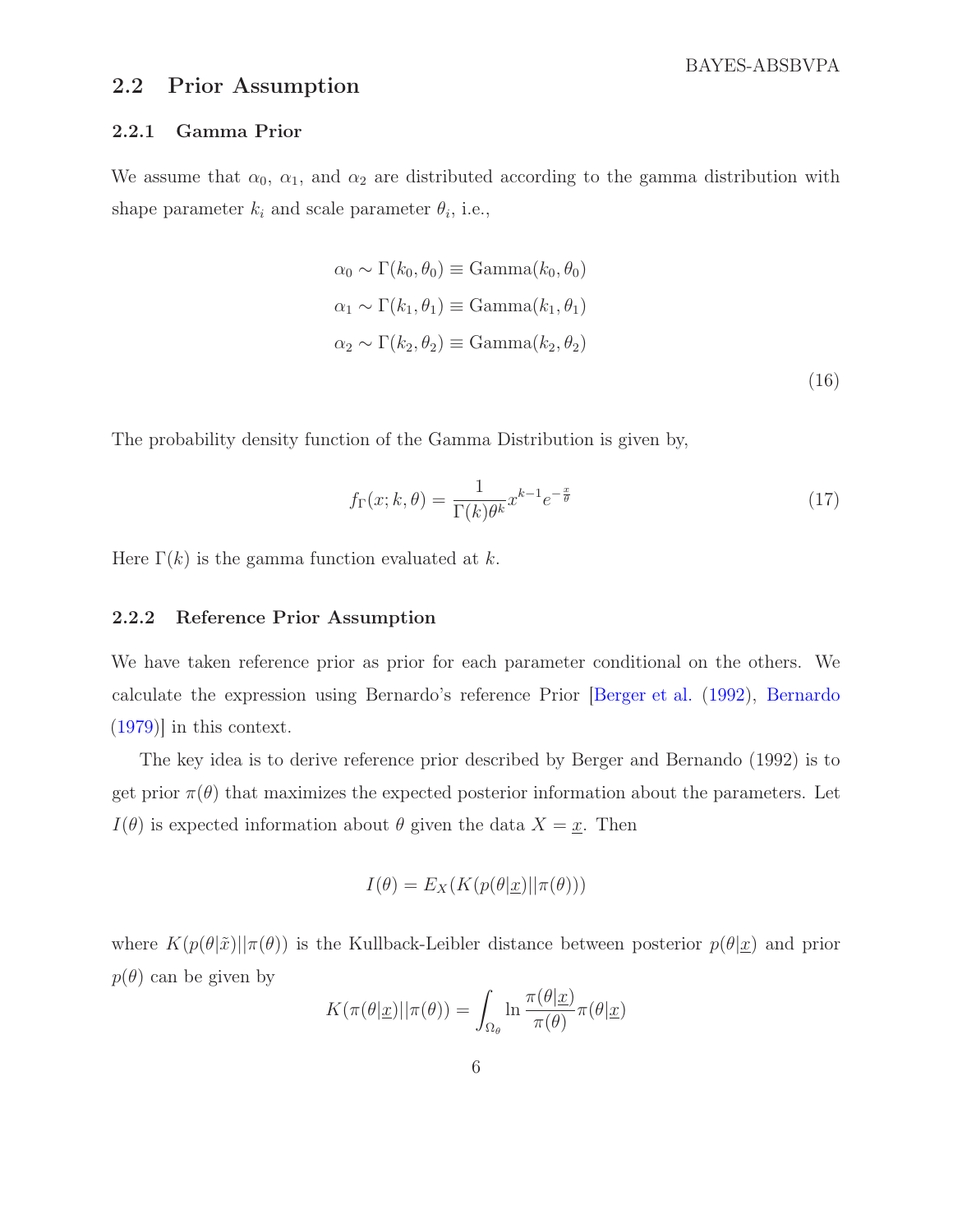Let  $\theta = (\theta_1, \theta_2)$ , where  $\theta_1$  is  $p_1 \times 1$  and  $\theta_2$  is  $p_2 \times 1$ . We define  $p = p_1 + p_2$ . Let  $I(\theta) = I(\theta) =$  $\sqrt{ }$  $\overline{1}$  $I_{11}(\theta)$   $I_{12}(\theta)$  $I_{21}(\theta)$   $I_{22}(\theta)$  $\setminus$  $\overline{1}$ 

Suppose that  $\theta_1$  is the parameter of interest and  $\theta_2$  is a nuisance parameter (meaning that it's not really of interest to us in the model).

Begin with

$$
\pi(\theta_2|\theta_1) = |I_{22}(\theta)|^{\frac{1}{2}}c(\theta_1)
$$
\n(18)

, where  $c(\theta_1)$  is the constant that makes this distribution a proper density. Now try to maximize  $E(\frac{\log(\pi(\theta_1|x))}{\pi(\theta_1)}$  $(\frac{\pi(\theta_1|x)}{\pi(\theta_1)})$  to find out the marginal prior  $\pi(\theta)$ . We write

$$
\ln \frac{\pi(\theta_1|x)}{\pi(\theta_1)} = \ln \frac{\pi(\theta_1, \theta_2|x)/\pi(\theta_2|\theta_1, x)}{\pi(\theta_1, \theta_2)/\pi(\theta_2|\theta_1)} = \ln \frac{\pi(\theta|x)}{\pi(\theta)} - \ln \frac{\pi(\theta_2|\theta_1, x)}{\pi(\theta_2|\theta_1)}
$$

We can write

<span id="page-6-0"></span>
$$
E(\log \frac{\pi(\theta|x)}{\pi(\theta)}) = \frac{p}{2}\log n - \frac{p}{2}\log(2\pi e) + \int \pi(\theta)\log \frac{|I(\theta)|^{\frac{1}{2}}}{\pi(\theta)}d\theta + O(n^{-\frac{1}{2}}). \tag{19}
$$

Similarly,

<span id="page-6-1"></span>
$$
E(\log \frac{\pi(\theta_2|\theta_1, x)}{\pi(\theta_2|\theta_1)}) = \frac{p_2}{2}\log n - \frac{p_2}{2}\log(2\pi e) + \int \pi(\theta)\log \frac{|I_{22}(\theta)|^{\frac{1}{2}}}{\pi(\theta_2|\theta_1)}d\theta + O(n^{-\frac{1}{2}}). \tag{20}
$$

From  $(19)$  and  $(20)$ , we find

<span id="page-6-2"></span>
$$
E(\log \frac{\pi(\theta_1|x)}{\pi(\theta_1)}) = \frac{p_1}{2}\log n - \frac{p_1}{2}\log 2\pi e + \int \pi(\theta) \log \frac{|I_{11.2}(\theta)|^{\frac{1}{2}}}{\pi(\theta_1)} d\theta + O(n^{-\frac{1}{2}})
$$
(21)

where  $I_{11.2}(\theta) = I_{11}(\theta) - I_{12}(\theta)I_{22}^{-1}(\theta)I_{21}(\theta)$ 

We now break up the integral in  $(21)$  and we define

$$
\log \psi(\theta_1) = \int \pi(\theta_2|\theta_1) \log |I_{11.2}(\theta)|^{\frac{1}{2}} d\theta_2
$$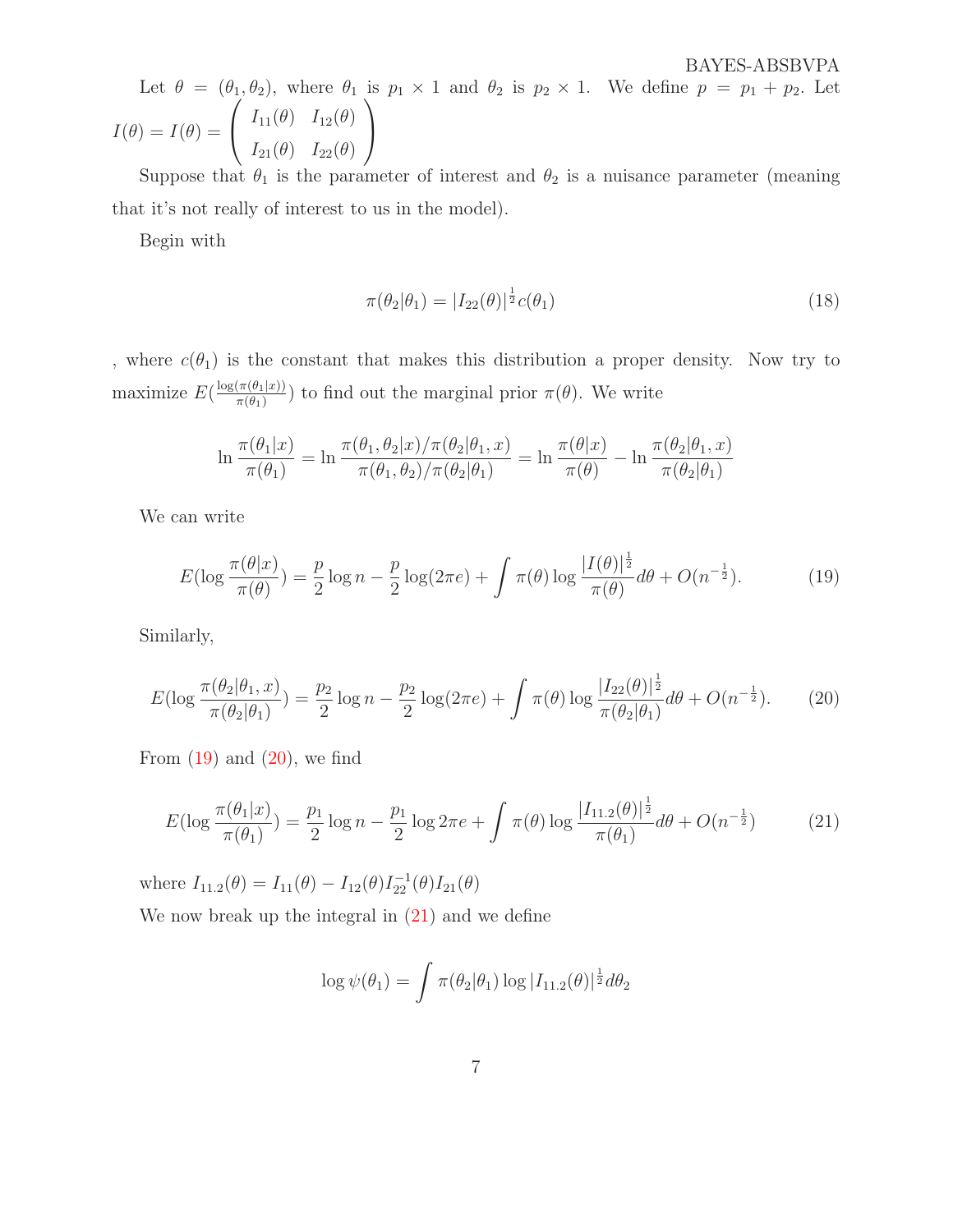We find that

$$
E[\log \frac{\pi(\theta_1|x)}{\pi(\theta_1)}] = \frac{p_1}{2} \log n - \frac{p_1}{2} \log 2\pi e + \int \pi(\theta) \log |I_{11,2}(\theta)|^{\frac{1}{2}} d\theta
$$
  

$$
- \int \pi(\theta) \log \pi(\theta_1) d\theta + O(n^{-\frac{1}{2}})
$$
  

$$
= \frac{p_1}{2} \log n - \frac{p_1}{2} \log(2\pi e) + \int \pi(\theta_1) [\int \pi(\theta_2|\theta_1) \log |I_{11,2}|^{\frac{1}{2}} d\theta_2] d\theta_1
$$
  

$$
- \int \pi(\theta_1) \log \pi(\theta_1) d\theta_1 + O(n^{-\frac{1}{2}})
$$
  

$$
= \frac{p_1}{2} \log n - \frac{p_1}{2} \log 2\pi e + \int \pi(\theta_1) \log \frac{\psi(\theta_1)}{\pi(\theta_1)} d\theta_1 + O(n^{-\frac{1}{2}})
$$

To maximize the integral above, we choose  $\pi(\theta_1) = \psi(\theta_1)$ . Note that  $I_{11,2}^{-1}(\theta) = I_{11}(\theta)$ where

$$
I^{-1}(\theta) = \begin{pmatrix} I_{11}(\theta) & -I_{11}(\theta)I_{12}^{-1}(\theta)I_{22}(\theta) \\ -I_{22}(\theta)I_{21}^{-1}(\theta)I_{11}(\theta) & I_{22}(\theta) \end{pmatrix}
$$
  
\n
$$
W_{\text{Pitting out our prior, we find that}}
$$

Writing out our prior, we find that

 $\pi(\theta_1) = \exp\{\int \pi(\theta_2|\theta_1)) \log |I_{11.2}(\theta)|^{\frac{1}{2}} d\theta_2\} = \exp\{\int |I_{22}(\theta)|^{\frac{1}{2}} \log |I_{11.2}|^{\frac{1}{2}} d\theta_2\}.$ 

Finally the expession of full prior can be obtained as  $\pi(\theta) = \pi(\theta_2|\theta_1)\pi(\theta_1)$ . In our case we just need to use  $\pi(\theta_2|\theta_1)$  due to Gibbs sampler step.

In bivariate Pareto set up,  $\theta = (\alpha_0, \alpha_1, \alpha_2)$ . The expressions are as follows :

$$
R_1 = \pi(\alpha_0|\alpha_1, \alpha_2) \propto \sqrt{-\left(E(\frac{\partial^2 L}{\partial \alpha_0^2})\right)}
$$
  
= 
$$
\sqrt{\frac{(n_1 + n_2)}{(\alpha_0 + \alpha_1 + \alpha_2)^2} + \frac{n_1}{(\alpha_0 + \alpha_2)^2} + \frac{n_2}{(\alpha_0 + \alpha_1)^2}}
$$

$$
R_2 = \pi(\alpha_1 | \alpha_0, \alpha_2) \propto \sqrt{-\left(E(\frac{\partial^2 L}{\partial \alpha_1^2})\right)}
$$
  
=  $\sqrt{\frac{n_1 + n_2}{(\alpha_0 + \alpha_1 + \alpha_2)^2} - \frac{n_1 + n_2}{(\alpha_1 + \alpha_2)^2} + \frac{n_1}{(\alpha_1)^2} + \frac{n_2}{(\alpha_0 + \alpha_1)^2}}$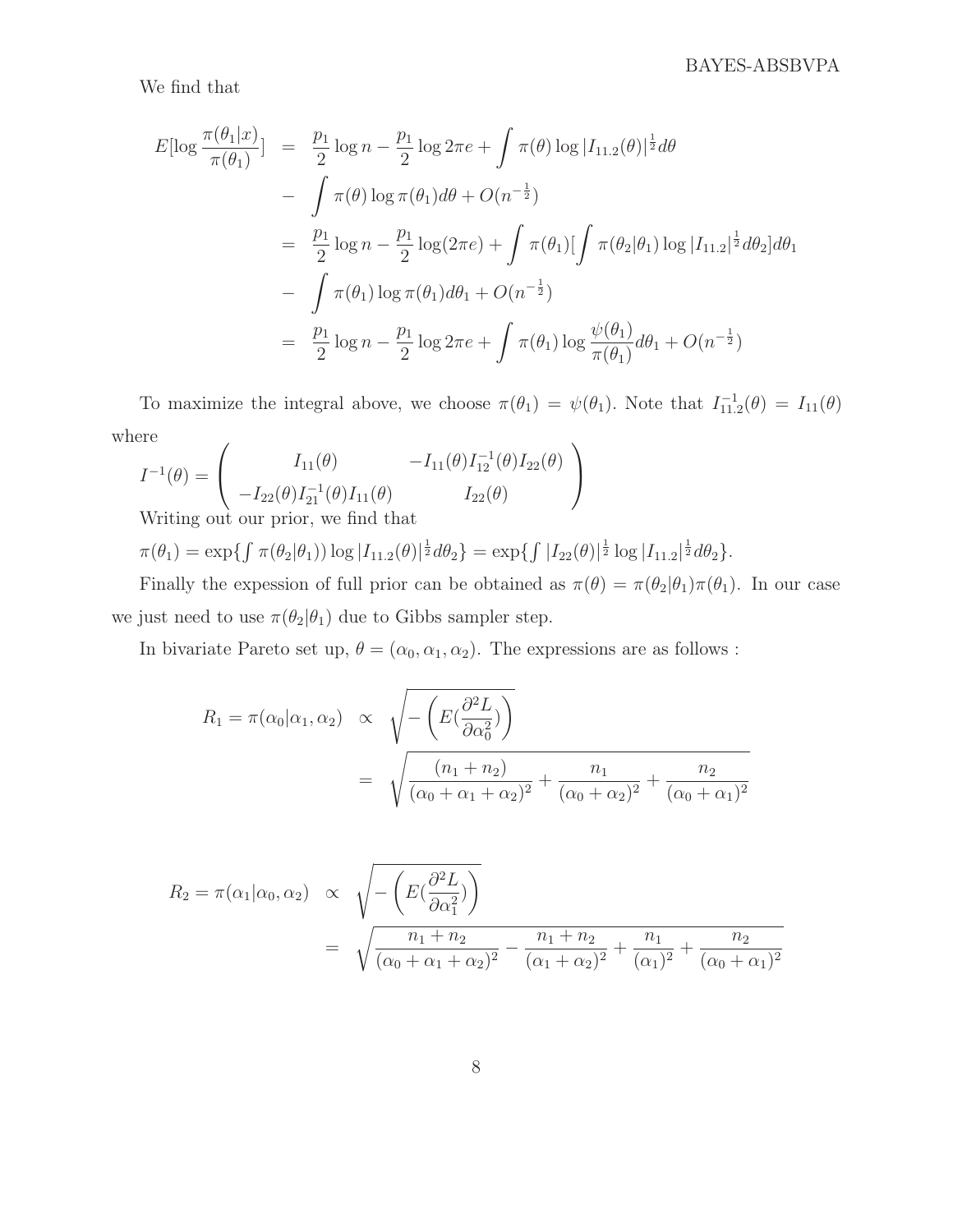$$
R_3 = \pi(\alpha_2 | \alpha_0, \alpha_1) \propto \sqrt{-\left(E(\frac{\partial^2 L}{\partial \alpha_2^2})\right)}
$$
  
= 
$$
\sqrt{\frac{n_1 + n_2}{(\alpha_0 + \alpha_1 + \alpha_2)^2} - \frac{n_1 + n_2}{(\alpha_1 + \alpha_2)^2} + \frac{n_2}{(\alpha_2)^2} + \frac{n_1}{(\alpha_0 + \alpha_2)^2}}
$$

Note that we can replace all expected Fisher information matrix by observed Fisher information matrix to form an approximate likelihood. However in our case the conditional priors consisting of expected Fisher information matrix and respective observed Fisher information matrix both are same as they are exactly same function of the parameters and independent of the data.

#### 2.3 Bayesian estimates for BB-BVPA

In this section we provide the Bayesian estimates of the unknown parameters namely  $\alpha_0, \alpha_1$ , and  $\alpha_2$  using Lindley approximation. The posterior PDF of  $(\alpha_0, \alpha_1, \alpha_2)$  given data  $D_2$  based on the prior  $\pi(\cdot)$  can be written as,

$$
\pi(\alpha_0, \alpha_1, \alpha_2 | D_2) \propto l(\alpha_0, \alpha_1, \alpha_2 | D_2) \pi(\alpha_0, \alpha_1, \alpha_2 | a, b, a_0, a_1, a_2)
$$
\n
$$
= \left(\frac{\alpha_0 + \alpha_1 + \alpha_2}{\alpha_1 + \alpha_2}\right)^n \alpha_1^{n_1} \alpha_2^{n_2} (\alpha_0 + \alpha_1)^{n_2} (\alpha_0 + \alpha_2)^{n_1}
$$
\n
$$
\prod_{i \in I_1} (1 + x_{1i})^{-\alpha_1 - 1} (1 + x_{2i})^{-\alpha_0 - \alpha_2 - 1}
$$
\n
$$
\prod_{i \in I_2} (1 + x_{1i})^{-\alpha_0 - \alpha_1 - 1} (1 + x_{2i})^{-\alpha_2 - 1}
$$
\n
$$
\times \alpha_0^{k_0 - 1} \alpha_1^{k_1 - 1} \alpha_2^{k_2 - 1}
$$
\n
$$
e^{-(\frac{\alpha_0}{\theta_0} + \frac{\alpha_1}{\theta_1} + \frac{\alpha_2}{\theta_2})}
$$
\n
$$
= \pi_1(\alpha_0, \alpha_1, \alpha_2 | D_2) \quad \text{(say)}
$$
\n(22)

If we want to compute the Bayesian estimate of some function of  $\alpha_0$ ,  $\alpha_1$  and  $\alpha_2$ , say  $g(\alpha_0, \alpha_1, \alpha_2)$ , the Bayesian estimate of g, say  $\hat{g}$  under the squared error loss function is the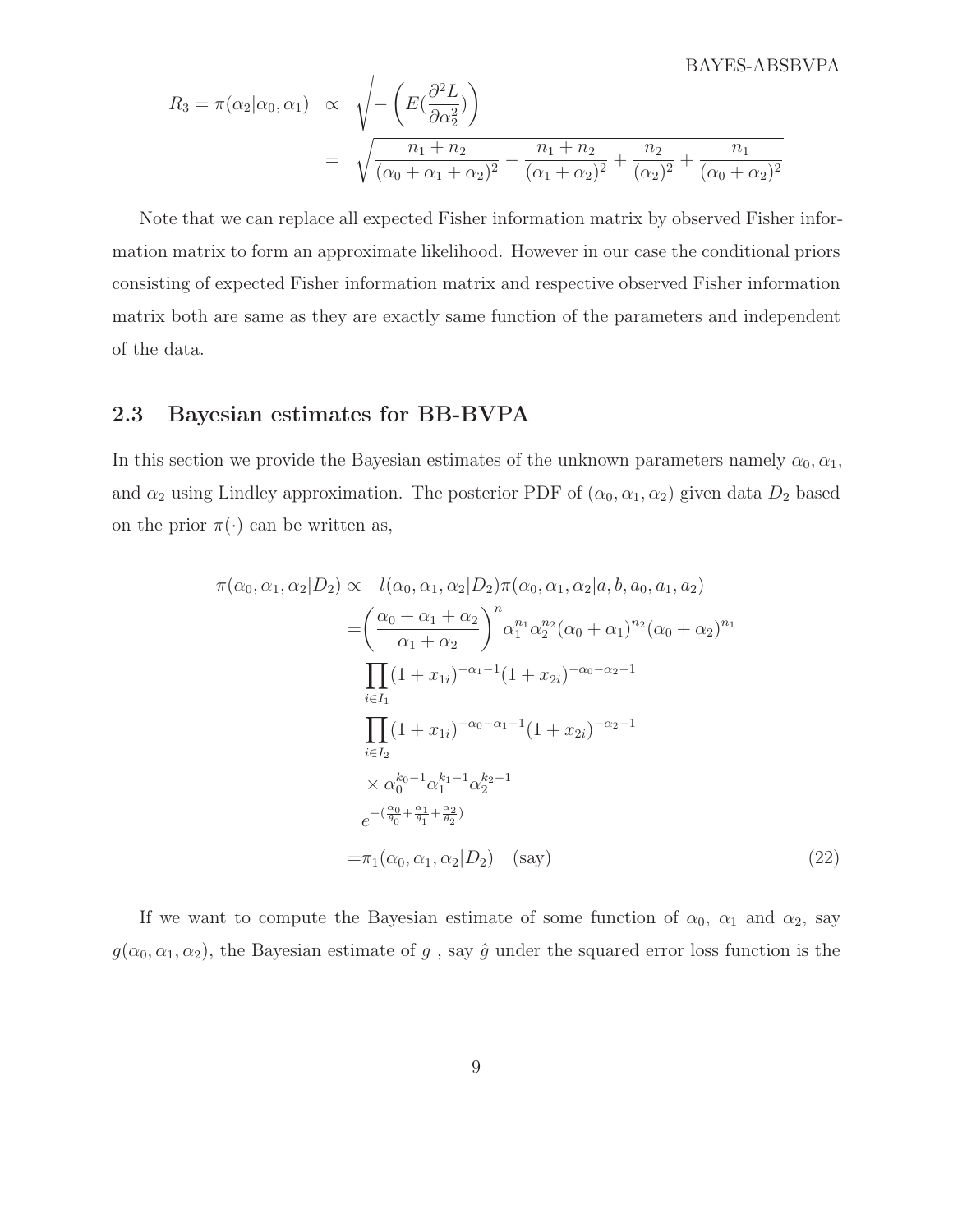posterior mean of  $g$ , i.e.

$$
\hat{g} = \frac{\int_0^\infty \int_0^\infty \int_0^\infty g(\alpha_0, \alpha_1, \alpha_2) \pi_1(\alpha_0, \alpha_1, \alpha_2 | D_2) d\alpha_0 d\alpha_1 d\alpha_2}{\int_0^\infty \int_0^\infty \int_0^\infty \pi_1(\alpha_0, \alpha_1, \alpha_2 | D_2) d\alpha_0 d\alpha_1 d\alpha_2}
$$
\n(23)

#### 2.3.1 Lindley Approximation in BB-BVPA

Let  $\alpha_0, \alpha_1, \alpha_2$  be the three parameters of joint prior distribution  $\pi(\alpha_0, \alpha_1, \alpha_2)$ . Then the Bayesian estimate of any function of  $\alpha_0$ ,  $\alpha_1$  and  $\alpha_2$ , say  $g = g(\alpha_0, \alpha_1, \alpha_2)$  under the squared error loss function is,

<span id="page-9-0"></span>
$$
\hat{g}_B = \frac{\int_{(\alpha_0, \alpha_1, \alpha_2)} g(\alpha_0, \alpha_1, \alpha_2) e^{[L(\alpha_0, \alpha_1, \alpha_2) + \rho(\alpha_0, \alpha_1, \alpha_2)]} d(\alpha_0, \alpha_1, \alpha_2)}{\int_{(\alpha_0, \alpha_1, \alpha_2)} e^{[L(\alpha_0, \alpha_1, \alpha_2) + \rho(\alpha_0, \alpha_1, \alpha_2)]} d(\alpha_0, \alpha_1, \alpha_2)}
$$
(24)

where  $L(\alpha_0, \alpha_1, \alpha_2)$  is log-likelihood function and  $\rho(\alpha_0, \alpha_1, \alpha_2)$  is logarithm of joint prior of  $\alpha_0, \alpha_1$  and  $\alpha_2$  i.e  $\rho(\alpha_0, \alpha_1, \alpha_2) = \log \pi(\alpha_0, \alpha_1, \alpha_2)$ . By the Lindley approximation [\(24\)](#page-9-0), it can be written as,

$$
\hat{g}_B = g(\hat{\alpha}_0, \hat{\alpha}_1, \hat{\alpha}_2) + (g_0b_0 + g_1b_1 + g_2b_2 + b_3 + b_4) + \frac{1}{2}[A(g_0\sigma_{00} + g_1\sigma_{01} + g_2\sigma_{02})
$$

$$
+ B(g_0\sigma_{10} + g_1\sigma_{11} + g_2\sigma_{12}) + C(g_0\sigma_{20} + g_1\sigma_{21} + g_2\sigma_{22})]
$$

where  $\hat{\alpha}_0, \hat{\alpha}_1$  and  $\hat{\alpha}_2$  are the MLE of  $\alpha_0, \alpha_1$  and  $\alpha_2$  respectively.

$$
b_i = \rho_0 \sigma_{i0} + \rho_1 \sigma_{i1} + \rho_2 \sigma_{i2}, \quad i = 0, 1, 2
$$
  
\n
$$
b_3 = g_{01} \sigma_{01} + g_{02} \sigma_{02} + g_{12} \sigma_{12}
$$
  
\n
$$
b_4 = \frac{1}{2} (g_{00} \sigma_{00} + g_{11} \sigma_{11} + g_{22} \sigma_{22})
$$
  
\n
$$
A = \sigma_{00} L_{000} + 2 \sigma_{01} L_{010} + 2 \sigma_{02} L_{020} + 2 \sigma_{12} L_{120} + \sigma_{11} L_{110} + \sigma_{22} L_{220}
$$
  
\n
$$
B = \sigma_{00} L_{001} + 2 \sigma_{01} L_{011} + 2 \sigma_{02} L_{021} + 2 \sigma_{12} L_{121} + \sigma_{11} L_{111} + \sigma_{22} L_{221}
$$
  
\n
$$
C = \sigma_{00} L_{002} + 2 \sigma_{01} L_{012} + 2 \sigma_{02} L_{022} + 2 \sigma_{12} L_{122} + \sigma_{11} L_{113} + \sigma_{22} L_{222}
$$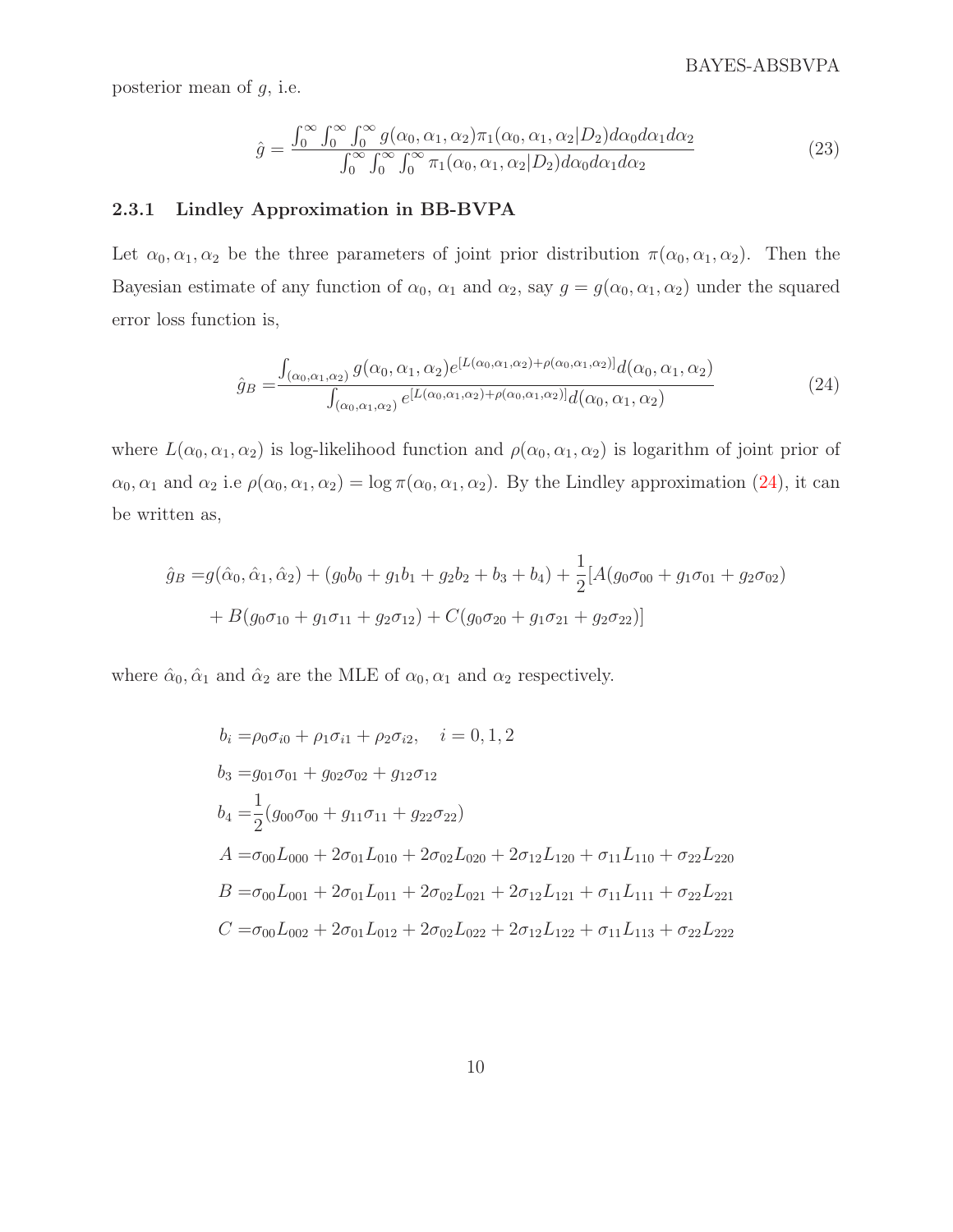#### BAYES-ABSBVPA

Also

$$
\rho_i = \left[\frac{\partial \rho}{\partial \alpha_i}\right]_{\text{at}(\hat{\alpha}_0, \hat{\alpha}_1, \hat{\alpha}_2)}, \quad g_i = \left[\frac{\partial g(\alpha_0, \alpha_1, \alpha_2)}{\partial \alpha_i}\right]_{\text{at}(\hat{\alpha}_0, \hat{\alpha}_1, \hat{\alpha}_2)}, \quad i = 0, 1, 2
$$

$$
g_{ij} = \left[\frac{\partial^2 g(\alpha_0, \alpha_1, \alpha_2)}{\partial \alpha_i \partial \alpha_j}\right]_{\text{at}(\hat{\alpha}_0, \hat{\alpha}_1, \hat{\alpha}_2)}, \quad L_{ij} = \left[\frac{\partial^2 L(\alpha_0, \alpha_1, \alpha_2)}{\partial \alpha_i \partial \alpha_j}\right]_{\text{at}(\hat{\alpha}_0, \hat{\alpha}_1, \hat{\alpha}_2)}, i = 0, 1, 2
$$

$$
L_{ijk} = \left[\frac{\partial^3 L(\alpha_0, \alpha_1, \alpha_2)}{\partial \alpha_i \partial \alpha_j \partial \alpha_k}\right]_{\text{at}(\hat{\alpha}_0, \hat{\alpha}_1, \hat{\alpha}_2)} i = 0, 1, 2
$$

Here  $\sigma_{ij}$  is the  $(i, j)$ th element of the inverse of the matrix  $\{L_{ij}\}\$ all evaluated at the MLE of  $\alpha_0, \alpha_1$  and  $\alpha_2$  i.e at  $(\hat{\alpha}_0, \hat{\alpha}_1, \hat{\alpha}_2)$ . We already mentioned the log-likelihood function for BB-BVPA as,

$$
L(\alpha_0, \alpha_1, \alpha_2 | D_2) = (n_1 + n_2) \log(\alpha_0 + \alpha_1 + \alpha_2) - (n_1 + n_2) \log(\alpha_1 + \alpha_2)
$$
  
+ 
$$
n_1 \log(\alpha_1) + n_2 \log(\alpha_2) + n_2 \log(\alpha_0 + \alpha_1) + n_1 \log(\alpha_0 + \alpha_2)
$$
  
-
$$
(\alpha_1 + 1) \sum_{i \in I_1} \log(1 + x_{1i}) - (\alpha_0 + \alpha_2 + 1) \sum_{i \in I_1} \log(1 + x_{2i})
$$
  
-
$$
(\alpha_0 + \alpha_1 + 1) \sum_{i \in I_2} \log(1 + x_{1i}) - (\alpha_2 + 1) \sum_{i \in I_2} \ln(1 + x_{2i})
$$

Let's assume the MLE of parameters  $\alpha_0, \alpha_1$  and  $\alpha_2$  of BBBVPA or absolute continuous bivariate Pareto distribution are  $\hat{\alpha}_0$ ,  $\hat{\alpha}_1$  and  $\hat{\alpha}_2$ . Now  $\rho = \log \pi(\alpha_0, \alpha_1, \alpha_2)$  then  $\rho_0 = \frac{k_0 - 1}{\alpha_0}$  $\frac{1}{\alpha_0}-\frac{1}{\theta_0}$  $\frac{1}{\theta_0}$ ,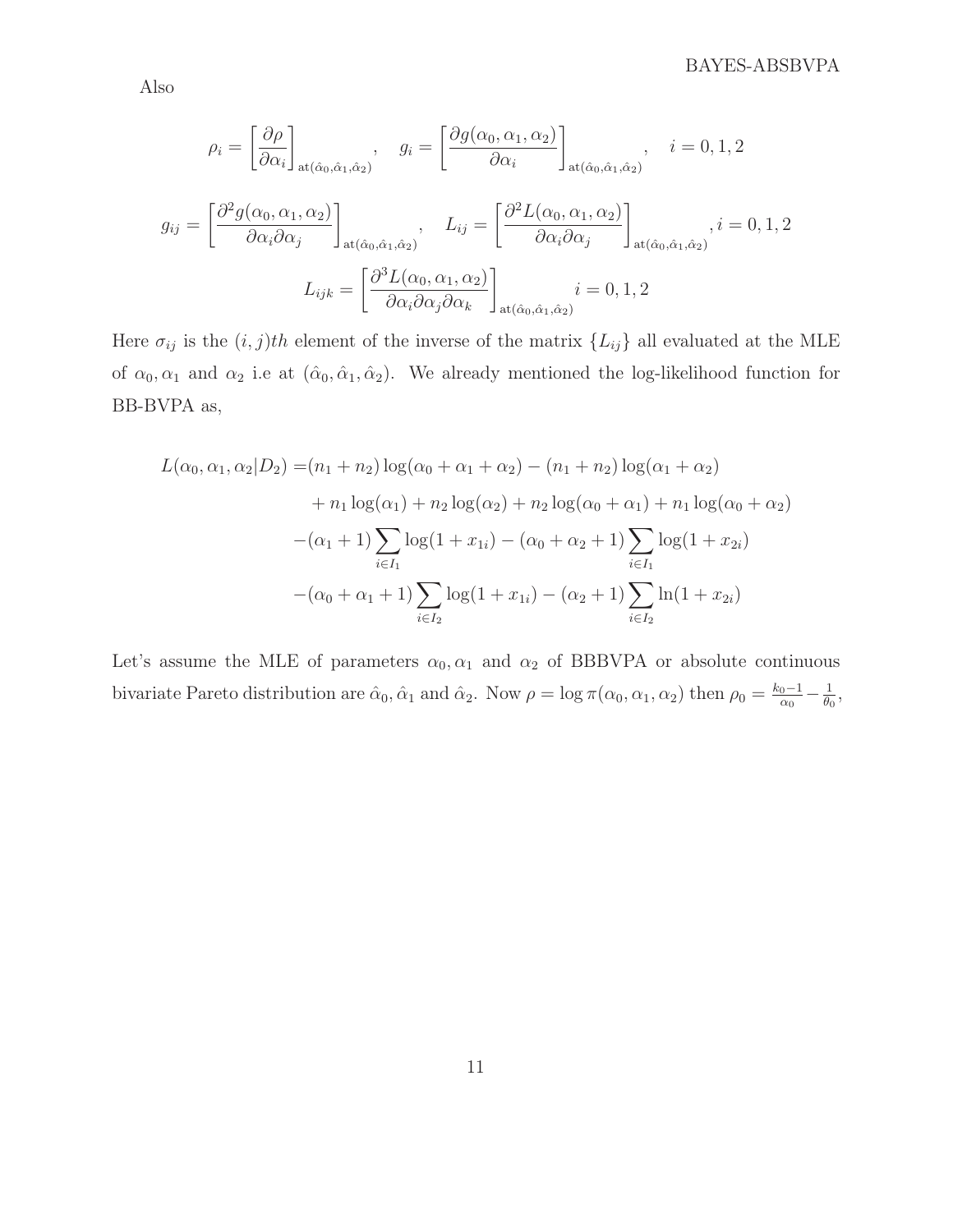$\rho_1 = \frac{k_1 - 1}{\alpha_1}$  $\frac{1-1}{\alpha_1}-\frac{1}{\theta_1}$  $\frac{1}{\theta_1}, \rho_2 = \frac{k_2-1}{\alpha_2}$  $\frac{2-1}{\alpha_2}-\frac{1}{\theta_2}$  $\frac{1}{\theta_2}$ . Again

$$
L_{00} = -\frac{n}{(\hat{\alpha}_0 + \hat{\alpha}_1 + \hat{\alpha}_2)^2} - \frac{n_2}{(\hat{\alpha}_0 + \hat{\alpha}_1)^2} - \frac{n_1}{(\hat{\alpha}_0 + \hat{\alpha}_2)^2}
$$
  
\n
$$
L_{11} = -\frac{n}{(\hat{\alpha}_0 + \hat{\alpha}_1 + \hat{\alpha}_2)^2} + \frac{n}{(\hat{\alpha}_1 + \hat{\alpha}_2)^2} - \frac{n_1}{(\hat{\alpha}_1)^2} - \frac{n_2}{(\hat{\alpha}_0 + \hat{\alpha}_1)^2}
$$
  
\n
$$
L_{22} = -\frac{n}{(\hat{\alpha}_0 + \hat{\alpha}_1 + \hat{\alpha}_2)^2} + \frac{n}{(\hat{\alpha}_1 + \hat{\alpha}_2)^2} - \frac{n_2}{(\hat{\alpha}_2)^2} - \frac{n_1}{(\hat{\alpha}_0 + \hat{\alpha}_2)^2}
$$
  
\n
$$
L_{01} = -\frac{n}{(\hat{\alpha}_0 + \hat{\alpha}_1 + \hat{\alpha}_2)^2} - \frac{n_2}{(\hat{\alpha}_0 + \hat{\alpha}_1)^2} = L_{10}
$$
  
\n
$$
L_{02} = -\frac{n}{(\hat{\alpha}_0 + \hat{\alpha}_1 + \hat{\alpha}_2)^2} - \frac{n_1}{(\hat{\alpha}_0 + \hat{\alpha}_2)^2} = L_{20}
$$
  
\n
$$
L_{12} = -\frac{n}{(\hat{\alpha}_0 + \hat{\alpha}_1 + \hat{\alpha}_2)^2} + \frac{n}{(\hat{\alpha}_1 + \hat{\alpha}_2)^2} = L_{21}
$$

the values of  ${\cal L}_{ijk}$  for  $i,j,k=0,1,2$  are given by

$$
L_{000} = \frac{2n}{(\hat{\alpha}_0 + \hat{\alpha}_1 + \hat{\alpha}_2)^3} + \frac{2n_2}{(\hat{\alpha}_0 + \hat{\alpha}_1)^3} + \frac{2n_1}{(\hat{\alpha}_0 + \hat{\alpha}_2)^3}
$$
  
\n
$$
L_{111} = \frac{2n}{(\hat{\alpha}_0 + \hat{\alpha}_1 + \hat{\alpha}_2)^3} - \frac{2n}{(\hat{\alpha}_1 + \hat{\alpha}_2)^3} + \frac{2n_1}{(\hat{\alpha}_1)^3} + \frac{2n_2}{(\hat{\alpha}_0 + \hat{\alpha}_1)^3}
$$
  
\n
$$
L_{222} = \frac{2n}{(\hat{\alpha}_0 + \hat{\alpha}_1 + \hat{\alpha}_2)^3} - \frac{2n}{(\hat{\alpha}_1 + \hat{\alpha}_2)^3} + \frac{2n_2}{(\hat{\alpha}_2)^3} + \frac{2n_1}{(\hat{\alpha}_0 + \hat{\alpha}_2)^3}
$$
  
\n
$$
L_{001} = \frac{2n}{(\hat{\alpha}_0 + \hat{\alpha}_1 + \hat{\alpha}_2)^3} + \frac{2n_2}{(\hat{\alpha}_0 + \hat{\alpha}_1)^3} = L_{010} = L_{100}
$$
  
\n
$$
L_{002} = \frac{2n}{(\hat{\alpha}_0 + \hat{\alpha}_1 + \hat{\alpha}_2)^3} + \frac{2n_1}{(\hat{\alpha}_0 + \hat{\alpha}_2)^3} = L_{020} = L_{200}
$$
  
\n
$$
L_{011} = \frac{2n}{(\hat{\alpha}_0 + \hat{\alpha}_1 + \hat{\alpha}_2)^3} + \frac{2n_2}{(\hat{\alpha}_0 + \hat{\alpha}_1)^3} = L_{101} = L_{110}
$$
  
\n
$$
L_{012} = \frac{2n}{(\hat{\alpha}_0 + \hat{\alpha}_1 + \hat{\alpha}_2)^3} = L_{021} = L_{102} = L_{201} = L_{201} = L_{210}
$$
  
\n
$$
L_{022} = \frac{2n}{(\hat{\alpha}_0 + \hat{\alpha}_1 + \hat{\alpha}_2)^3} + \frac{2n_1}{(\hat{\alpha}_0 + \hat{\alpha}_2)^3} = L_{202} = L_{220}
$$
  
\n
$$
L_{112} = \frac{
$$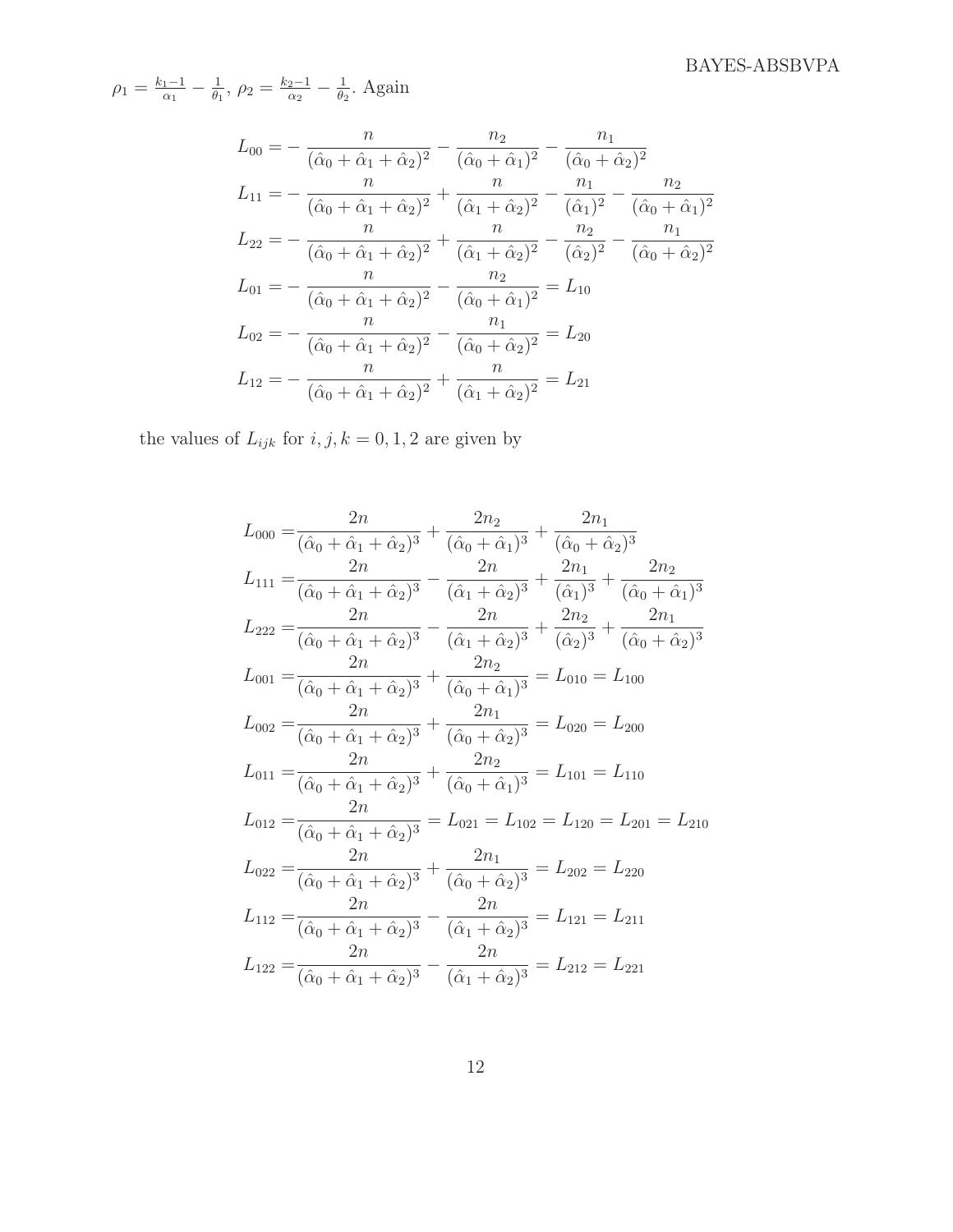<span id="page-12-0"></span>Now we can obtain the Bayesian estimates of  $\alpha_0, \alpha_1$  and  $\alpha_2$  under squared error loss function

(i) For  $\alpha_0$ , choose  $g(\alpha_0, \alpha_1, \alpha_2) = \alpha_0$ . So Bayesian estimates of  $\alpha_0$  can be written as,

$$
\hat{\alpha}_{0B} = \hat{\alpha}_0 + b_0 + \frac{1}{2} [A\sigma_{00} + B\sigma_{10} + C\sigma_{20}]
$$
\n(25)

(ii) For  $\alpha_1$ , choose  $g(\alpha_0, \alpha_1, \alpha_2) = \alpha_1$ . So Bayesian estimates of  $\alpha_1$  can be written as,

$$
\hat{\alpha}_{1B} = \hat{\alpha}_1 + b_1 + \frac{1}{2} [A\sigma_{01} + B\sigma_{11} + C\sigma_{21}]
$$
\n(26)

(iii) For  $\alpha_2$ , choose  $g(\alpha_0, \alpha_1, \alpha_2) = \alpha_2$ . So Bayesian estimates of  $\alpha_2$  can be written as,

$$
\hat{\alpha}_{2B} = \hat{\alpha}_2 + b_2 + \frac{1}{2} [A\sigma_{02} + B\sigma_{12} + C\sigma_{22}]
$$
\n(27)

Remark : In this calculation we replace MLEs of parameters by parameters obtained through EM algorithm [\(Dey and Paul](#page-22-6) [\(2017\)](#page-22-6)).

#### 2.3.2 The Full Conditional distributions

To obtain the Bayesian estimates through slice cum gibbs sampler we need conditional distribution of each parameter given the other parameters and the data. We provide the expressions for logarithm of those conditional distributions for both reference and gamma prior. We propose to perform standard stepout method in slice sampling [\(Neal](#page-23-2) [\(2003](#page-23-2))) on each conditional distributions based on gamma prior to generate the respective parameters. Algorithmic steps for slice sampling via step out method can be provided as follows :

- Sample z and u uniformly from the area under the distribution, say  $p(\cdot)$ .
	- 1. Fix z, sample u uniformly from  $[0, p(z)]$ .
	- 2. Fix u, sample z uniformly from the slice through the region  $\{z : p(z) > u\}$
- How to sample z from the slice.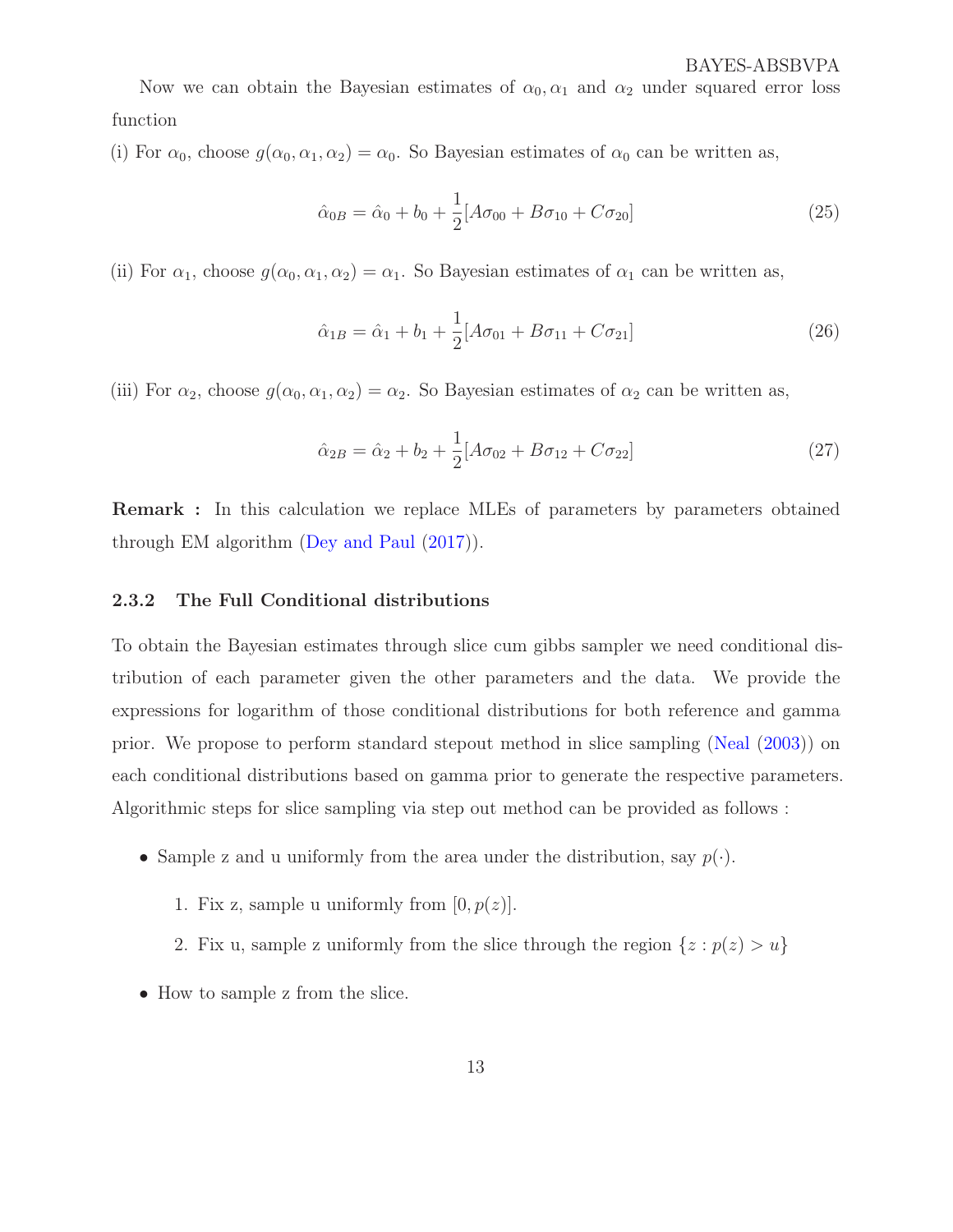- 1. Start with the region of width w containing  $z^{(t)}$ .
- 2. If end point in slice, then extend region by w in that direction.
- 3. Sample  $z'$  uniformly from the region.
- 4. If z' is in the slice, the accept it as  $z^{(t+1)}$ .
- 5. If not : make  $z'$  new end point of the region, and resample  $z'$ .

In case of gamma prior we observe that the algorithm does not depend much on the choice of width w. However it is not same for reference prior as reference prior is not defined in certain interval for some set of parameter values. As a result conditional posterior functions become discontinuous in nature and therefore slice sampling should not work.

However we propose to use a modified slice sampling in that set up which works quite well even though the function is discontinuous or nor defined in some intervals. The modified algorithm is as follows :

- Sample z and u uniformly from the area under the distribution, say  $p(\cdot)$ .
	- 1. Fix z, sample u uniformly from  $[0, p(z)]$ .
	- 2. Fix u, sample z uniformly from the slice through the region  $\{z : p(z) > u\}$
- How to sample z from the slice.
	- 1. Start with the region of width w containing  $z^{(t)}$  where it is defined.
	- 2. If end point in slice and in the region where the function is defined, then extend region by w in that direction.
	- 3. If end point in slice and in the region where the function is not defined, then also extend region by w in that direction.
	- 4. Sample  $z'$  uniformly from the region until the point is defined.
	- 5. If  $z'$  is in the slice, the accept it as  $z^{(t+1)}$ .
	- 6. If not : make  $z'$  new end point of the region, and resample  $z'$ .
	- 7. If resample point is not defined, perform resampling until it is defined.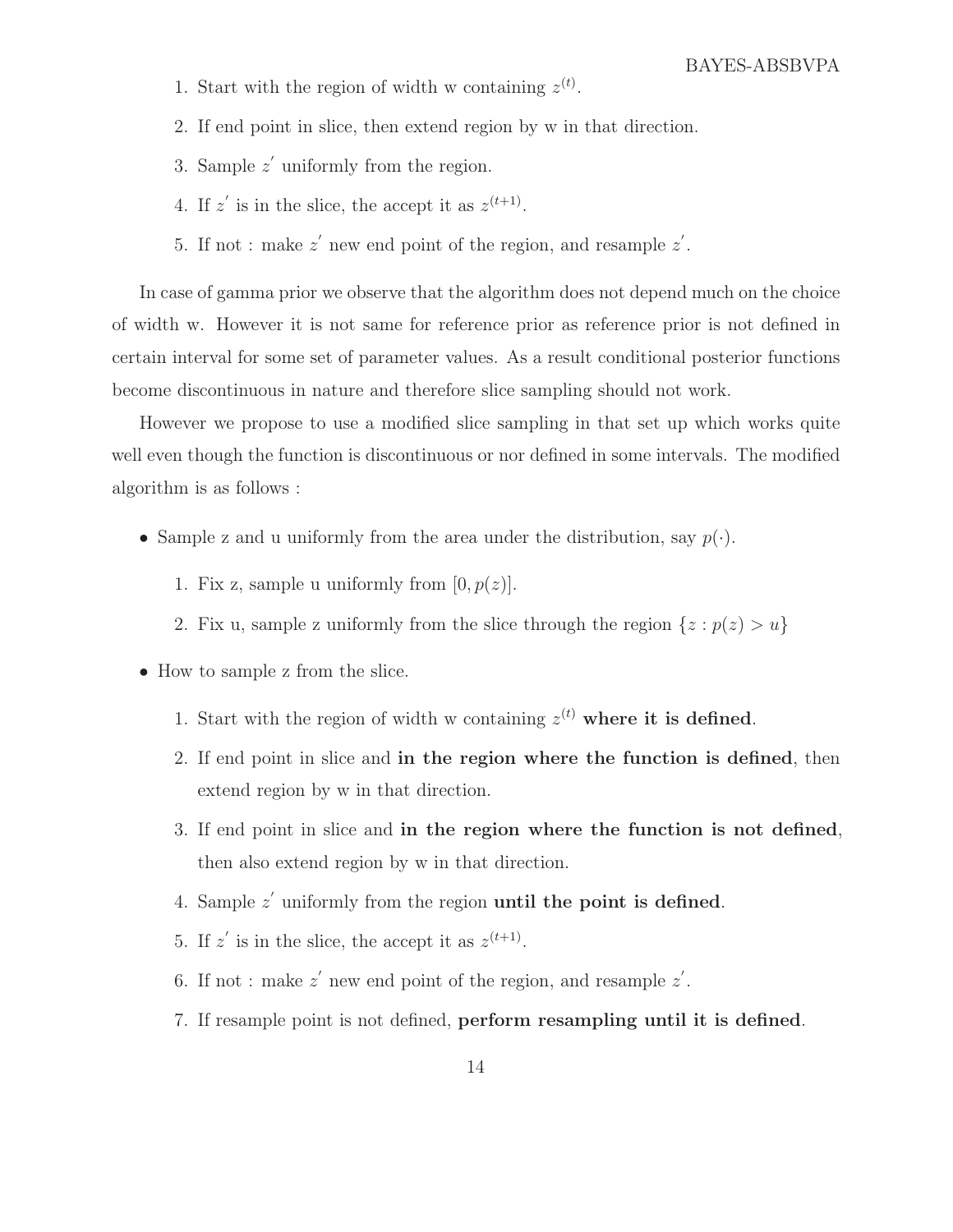We can use different other techniques like importance sampling, HMC etc taking Gamma as a prior. However we avoid the calculation of full posterior using reference prior as it is much easier to express conditional posterior distribution of each parameter given the other parameters and the data.

#### 2.3.3 The full log-conditional distributions in Gamma prior

The log full conditional distributions of  $\alpha_0$ ,  $\alpha_1$ , and  $\alpha_2$  are given by,

$$
\ln(\pi(\alpha_0 \mid \alpha_1, \alpha_2, x_1, x_2)) = (n_1 + n_2) \ln(\alpha_0 + \alpha_1 + \alpha_2) + n_1 \ln(\alpha_0 + \alpha_2)
$$

$$
- \alpha_0 \sum_{i \in I_1} \ln(1 + x_{2i}) + n_2 \ln(\alpha_0 + \alpha_1)
$$

$$
- \alpha_0 \sum_{i \in I_2} \ln(1 + x_{1i}) + (k_0 - 1) \ln \alpha_0 - \frac{\alpha_0}{\theta_0}
$$
(28)

$$
\ln(\pi(\alpha_1 \mid \alpha_0, \alpha_2, x_1, x_2)) = (n_1 + n_2) \ln(\alpha_0 + \alpha_1 + \alpha_2) - (n_1 + n_2) \ln(\alpha_1 + \alpha_2)
$$
  
+ 
$$
n_1 \ln \alpha_1 - \alpha_1 \sum_{i \in I_1} \ln(1 + x_{1i}) + n_2 \ln(\alpha_0 + \alpha_1)
$$
  
- 
$$
\alpha_1 \sum_{i \in I_2} \ln(1 + x_{1i}) + (k_1 - 1) \ln \alpha_1 - \frac{\alpha_1}{\theta_1}
$$
 (29)

$$
\ln(\pi(\alpha_2 \mid \alpha_0, \alpha_1, x_1, x_2)) = (n_1 + n_2) \ln(\alpha_0 + \alpha_1 + \alpha_2) - (n_1 + n_2) \ln(\alpha_1 + \alpha_2)
$$
  
+ 
$$
n_1 \ln(\alpha_0 + \alpha_2) - \alpha_2 \sum_{i \in I_1} \ln(1 + x_{2i}) + n_2 \ln \alpha_2
$$
  
- 
$$
\alpha_2 \sum_{i \in I_2} \ln(1 + x_{2i}) + (k_2 - 1) \ln \alpha_2 - \frac{\alpha_2}{\theta_2}
$$
(30)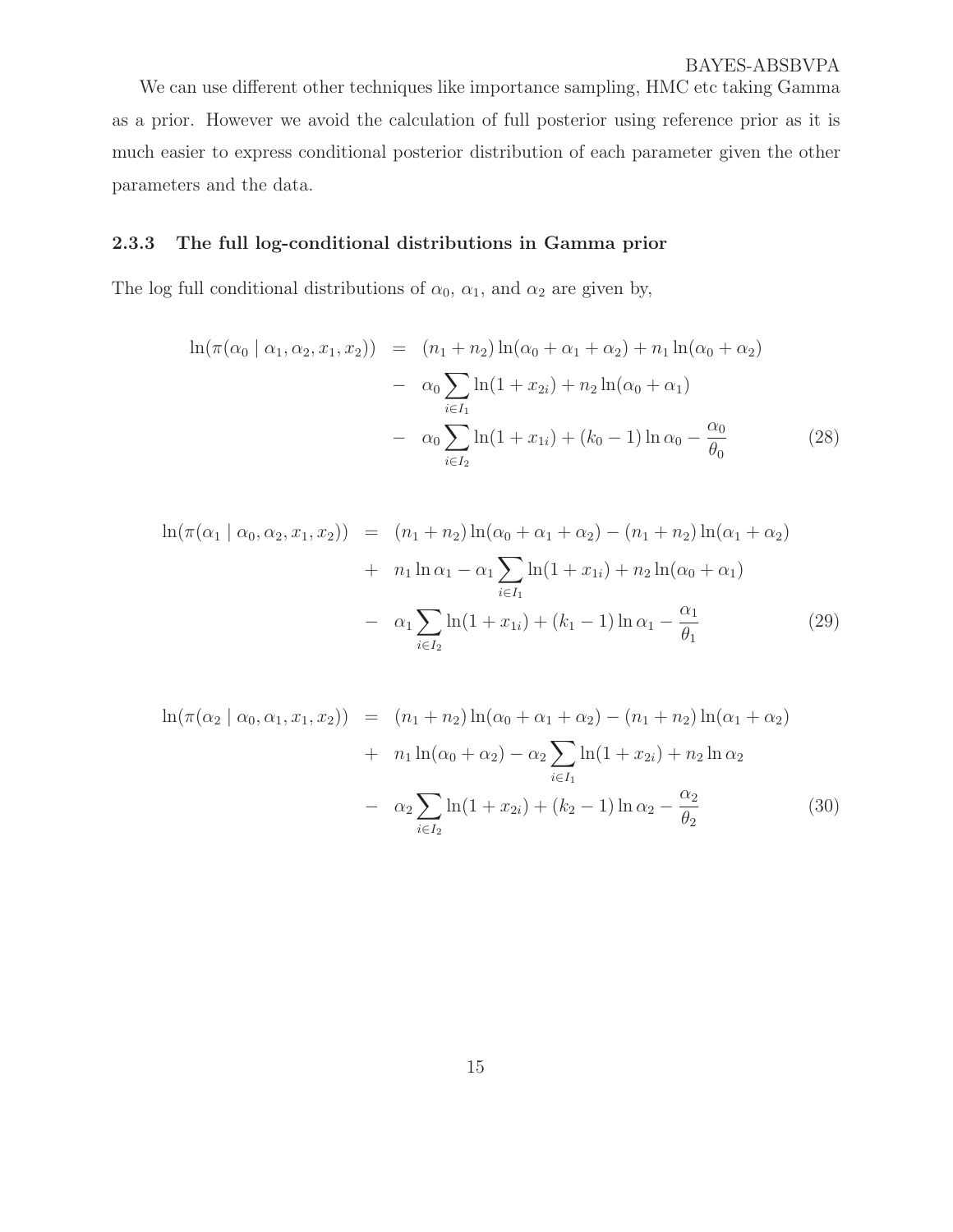<span id="page-15-0"></span>The log full conditional distributions of  $\alpha_0$ ,  $\alpha_1$ , and  $\alpha_2$  for reference prior are given by,

$$
\ln(\pi(\alpha_0 \mid \alpha_1, \alpha_2, x_1, x_2)) = (n_1 + n_2) \ln(\alpha_0 + \alpha_1 + \alpha_2) + n_1 \ln(\alpha_0 + \alpha_2)
$$

$$
- \alpha_0 \sum_{i \in I_1} \ln(1 + x_{2i}) + n_2 \ln(\alpha_0 + \alpha_1)
$$

$$
- \alpha_0 \sum_{i \in I_2} \ln(1 + x_{1i}) + \log(R_1); \tag{31}
$$

$$
\ln(\pi(\alpha_1 \mid \alpha_0, \alpha_2, x_1, x_2)) = (n_1 + n_2) \ln(\alpha_0 + \alpha_1 + \alpha_2) - (n_1 + n_2) \ln(\alpha_1 + \alpha_2)
$$
  
+  $n_1 \ln \alpha_1 - \alpha_1 \sum_{i \in I_1} \ln(1 + x_{1i}) + n_2 \ln(\alpha_0 + \alpha_1)$   
-  $\alpha_1 \sum_{i \in I_2} \ln(1 + x_{1i}) + \log(R_2);$  (32)

$$
\ln(\pi(\alpha_2 \mid \alpha_0, \alpha_1, x_1, x_2)) = (n_1 + n_2) \ln(\alpha_0 + \alpha_1 + \alpha_2) - (n_1 + n_2) \ln(\alpha_1 + \alpha_2)
$$
  
+ 
$$
n_1 \ln(\alpha_0 + \alpha_2) - \alpha_2 \sum_{i \in I_1} \ln(1 + x_{2i}) + n_2 \ln \alpha_2
$$
  
- 
$$
\alpha_2 \sum_{i \in I_2} \ln(1 + x_{2i}) + \log(R_3);
$$
 (33)

## 3 Constructing credible Intervals for  $\theta$

We find the credible intervals for parameters as described by [Chen and Shao](#page-22-7) [\(1999](#page-22-7)). Let assume  $\underline{\theta}$  is vector. To obtain credible intervals of first variable  $\theta_{1i}$ , we order  $\{\theta_{1i}\}\$ , as  $\theta_{1(1)} < \theta_{1(2)} < \cdots < \theta_{1(M)}$ . Then  $100(1 - \gamma)\%$  credible interval of  $\theta_1$  become

$$
(\theta_{1(j)}, \theta_{1(j+M-M\gamma)}), \qquad for \quad j=1,\cdots,M\gamma
$$

Therefore 100(1 -  $\gamma$ )% credible interval for  $\theta_1$  becomes  $(\theta_{1(j^*)}, \theta_{1(j^*+M-M\gamma)})$ , where  $j^*$  is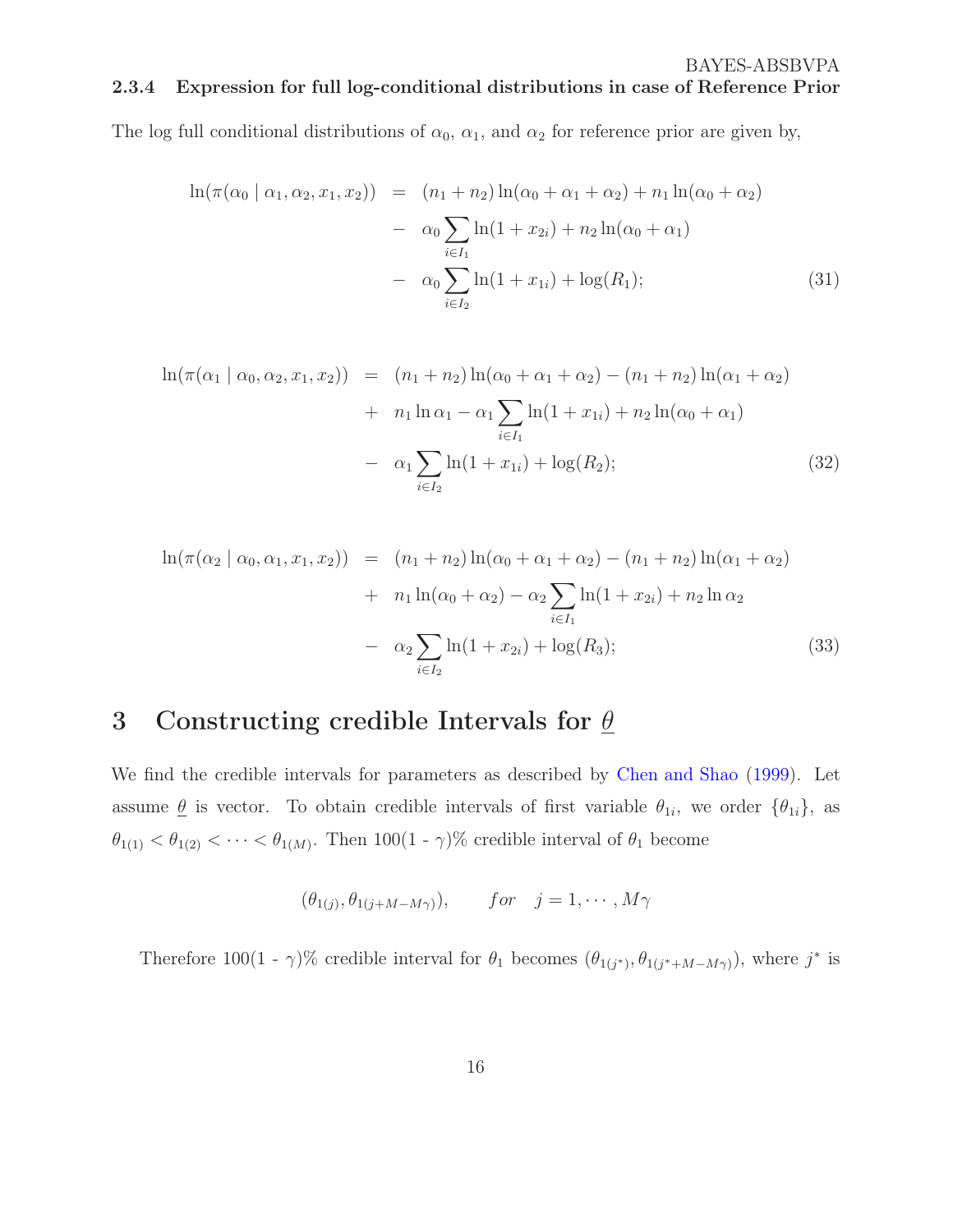such that

$$
\theta_{1(j^* + M - M\gamma)} - \theta_{1(j^*)} \le \theta_{1(j + M - M\gamma)} - \theta_{1(j)}
$$

for all  $j = 1, \dots, M\gamma$ . Similarly, we can obtain the credible interval for other co-ordinates of  $\theta$ . In this case the parameter vector  $\theta = (\alpha_0, \alpha_1, \alpha_2)$ .

We have scope to construct such intervals when full posterior is not known and tractable. In this paper we calculate the Bayesian confidence interval for both gamma prior and reference prior. We skip working with full expression of posterior under reference prior as it is not tractable. We use R package coda to obtain the credible intervals described above.

## 4 Numerical Results

The numerical results are obtained by using package R 3.2.3. The codes are run at IIT Guwahati computers with model : Intel(R)  $Core(TM)$  i5-6200U CPU 2.30GHz. The codes will be available on request to authors.

We use the following hyper parameters of prior as gamma :  $k_0 = 2$ ,  $\theta_0 = 3$ ,  $k_1 = 4$ ,  $\theta_1 =$ 3,  $k_2 = 3$ ,  $\theta_2 = 2$ . Bayesian estimates, mean square errors, credible intervals are calculated for all the parameters  $\alpha_0$ ,  $\alpha_1$  and  $\alpha_2$  using both gamma prior and reference prior. The results does not depend much on choice of hyper parameters. Just to verify the fact we have shown some results taking gamma as prior in Table[-6.](#page-27-0) Table[-4](#page-25-0) and Table[-5](#page-26-0) show results obtained by different methods, e.g. Lindley and Slice sampling etc for absolute continuous Marshall-Olkin bivariate Pareto distribution with two different parameter sets. In slice cum gibbs sampling we take burn in period as 500. Bayesian estimates are calculated based on 2000 iterations after burn-in period. We made further investigation on sample size needed for all the methods to work. In case of BB-BVPA, slice cum gibbs with gamma as prior demands 250 or more sample to converge for slightly larger parameter values, whereas for parameter values closer to zero, it is sufficient to work with sample size around 50. Required sample size is more (around 350), as expected in case of reference prior. Lindley approximation works for sample size around 250 in this case for almost all ranges of parameters. Note that slice sampling iterations are done based on width as 1. However in this case study we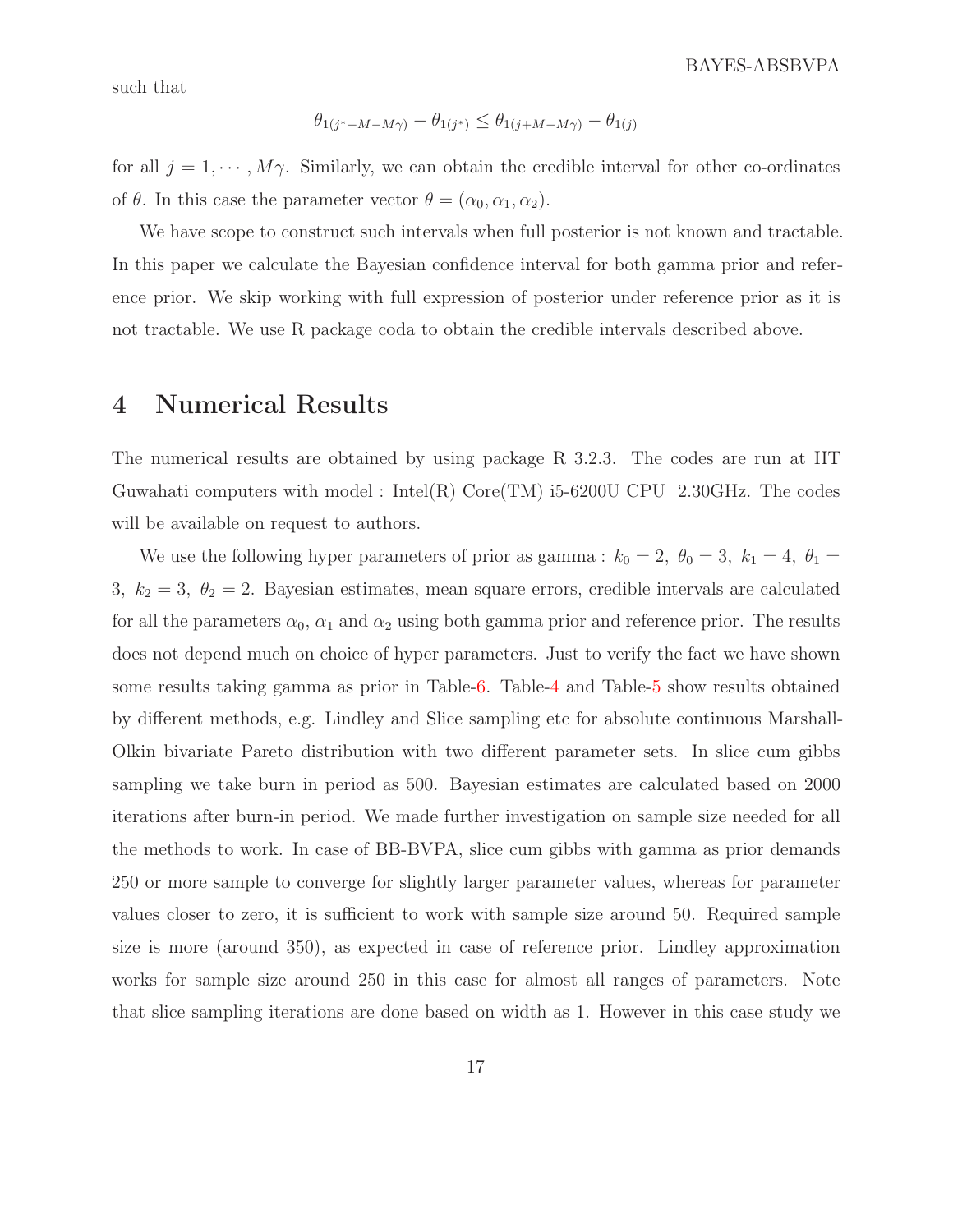<span id="page-17-1"></span>observe that it also works for moderately small or large choice of width. Mean square error is calculated based on 200 different samples drawn from original set of parameters. For gamma prior straight forward step out slice sampling works as posterior distribution is a continuous function. However we use modified slice sampling algorithm for posterior based on reference prior as posterior in this case becomes a discontinuous function within specific ranges of parameter values. We can easily see Figure[-1.](#page-17-0) In this Figure[-1,](#page-17-0) we plot the function square of the reference prior against  $\alpha_2$  for given  $\alpha_1$  and  $\alpha_0$  for some particular data set.



<span id="page-17-0"></span>Figure 1: Square of the prior with respect to  $\alpha_2$  when  $\alpha_1$  and  $\alpha_0$  is given

## 5 Data Analysis

We study one particular data sets which is used by [Dey and Kundu](#page-22-1) [\(2017](#page-22-1)). The data set is taken from  $https://architecture.ics.uci.edu/ml/machine-learning-databases.$  The age of abalone is determined by cutting the shell through the cone, staining it, and counting the number of rings through a microscope. The data set contains related measurements. We extract a part of the data for bivariate modeling. We consider only measurements related to female population where one of the variable is Length as Longest shell measurement and other variable is Diameter which is perpendicular to length. We use peak over threshold method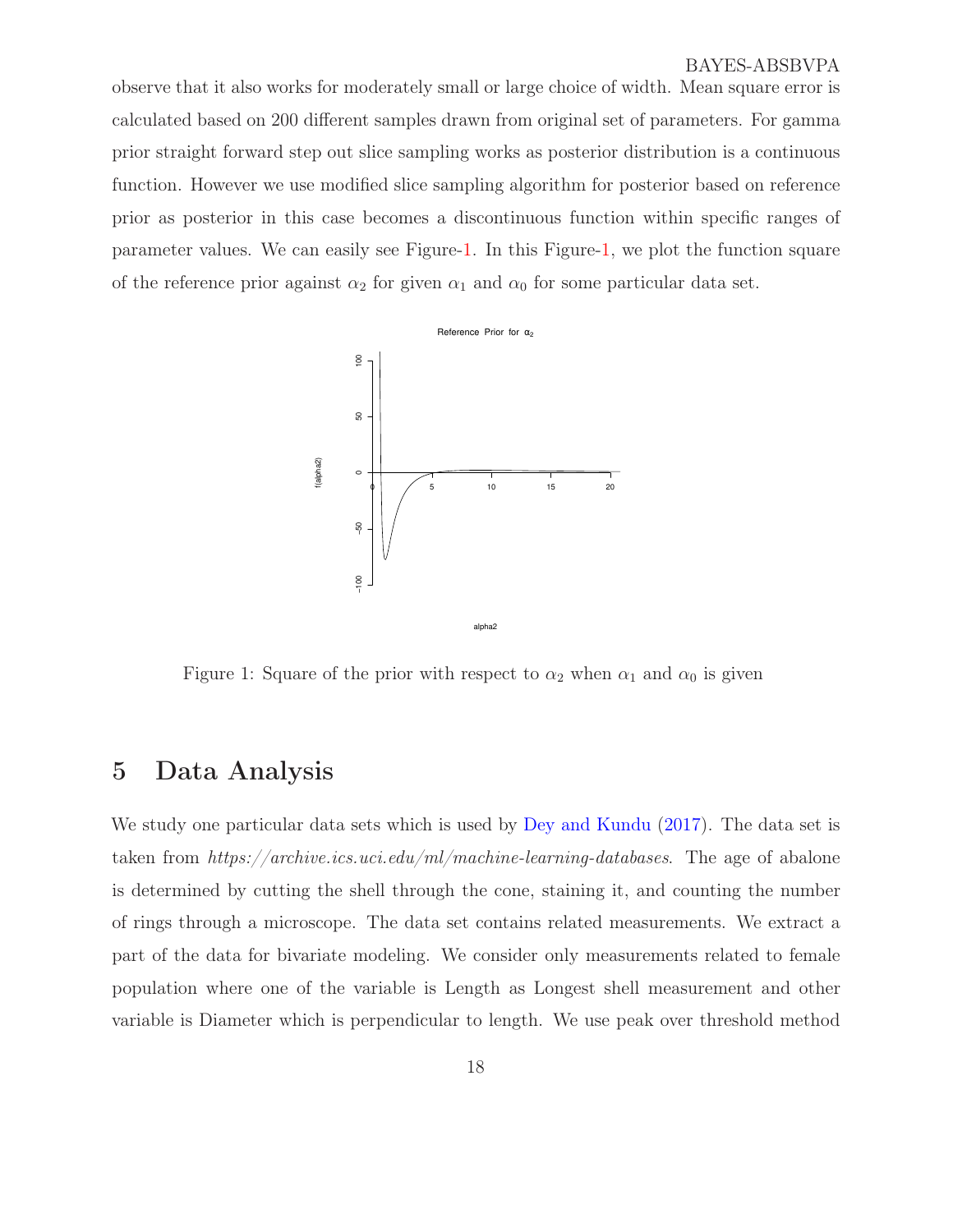<span id="page-18-1"></span>on this data set.

From [Falk and Guillou](#page-22-8) [\(2008\)](#page-22-8), we know that peak over threshold method on random variable U provides polynomial generalized Pareto distribution for any  $x_0$  with  $1 + log(G(x_0)) \in$  $(0, 1)$  i.e.  $P(U > tx_0 | U > x_0) = t^{-\alpha}, \quad t \ge 1$  where  $G(\cdot)$  is the distribution function of U. We choose appropriate t and  $x_0$  so that data should behave more like Pareto distribution. The transformed data set does not have any singular component. Therefore one possible assumption can be absolute continuous Marshall Olkin bivariate Pareto.

These data set are used to model seven parameter BB-BVPA. EM estimates for BB-BVPA produces the values as  $\mu_1 = 10.855$ ,  $\mu_2 = 8.632$ ,  $\sigma_1 = 2.124$ ,  $\sigma_2 = 1.7110$ ,  $\alpha_0 = 3.124$ ,  $\alpha_1 = 1.743, \ \alpha_2 = 1.602.$  Figure[-2](#page-18-0) shows that the empirical marginals coincide with the marginals calculated from the estimated parameters.

We also verify our assumption by plotting empirical two dimensional density plot in Figure[-3](#page-19-0) which resembles closer to the surface of Marshall-Olkin bivariate Pareto distribution.



<span id="page-18-0"></span>Figure 2: Survival plots for two marginals of the transformed dataset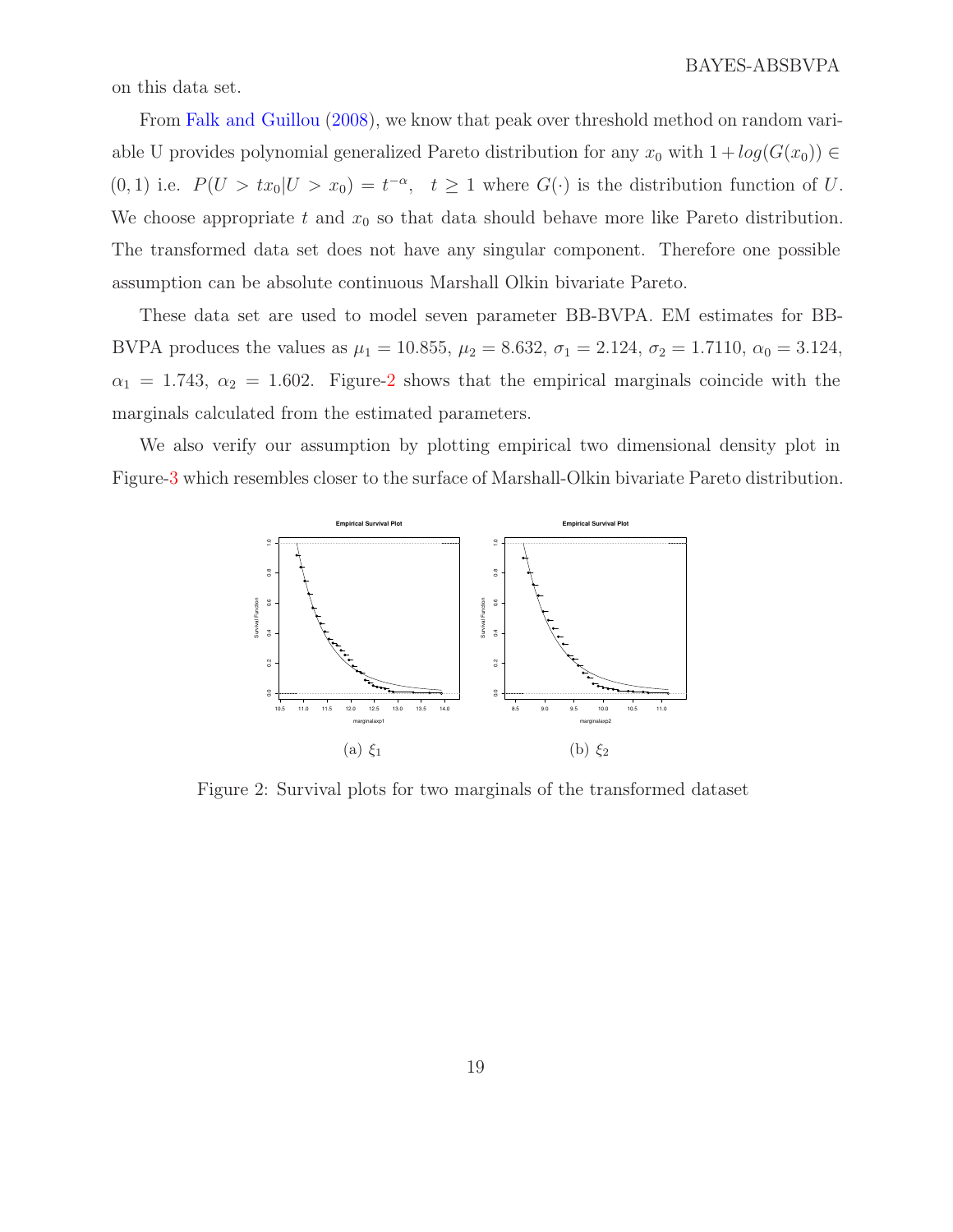

<span id="page-19-0"></span>Figure 3: Two dimensional density plots for the transformed dataset

Direct real life data which will model three parameter BB-BVPA is not available. Therefore we modify the data with location and scale transformation. We observe number of singular observations after transformation is zero. Therefore this could be a reasonable data to work with. Sample size for the data set is 329. Note that even after location scale transformation observed cardinalities of  $I_1$  and  $I_2$  are good representative for the actual ones. Bayesian estimates are calculated and provided in Table[-1](#page-20-0) under different methods and different choice of priors based on this data set. We use parametric bootstrap technique to generate different samples from three parameter BB-BVPA and then find out the mean square error and coverage probabilities for the constructed credible interval. Results are available in Table[-2](#page-20-1) and Table[-3.](#page-21-1) For gamma prior, we observe that the mean square error is high for  $\alpha_0$  as compared to  $\alpha_1$  and  $\alpha_2$  and coverage probabilities are much lower than the desired 95% confidence level. In this case study we observe that we can not use reference prior to form the posterior for this data set, since sample size is not sufficiently large. While making a simulation study, we see that with sample size 329, bayes estimates in case of reference prior do not converge to the actual value for  $\alpha_1$  and  $\alpha_2$ . However if we increase the sample size above 750, say 1000, we get low mean square error values and coverage probabilities closer to 95% using reference as a prior.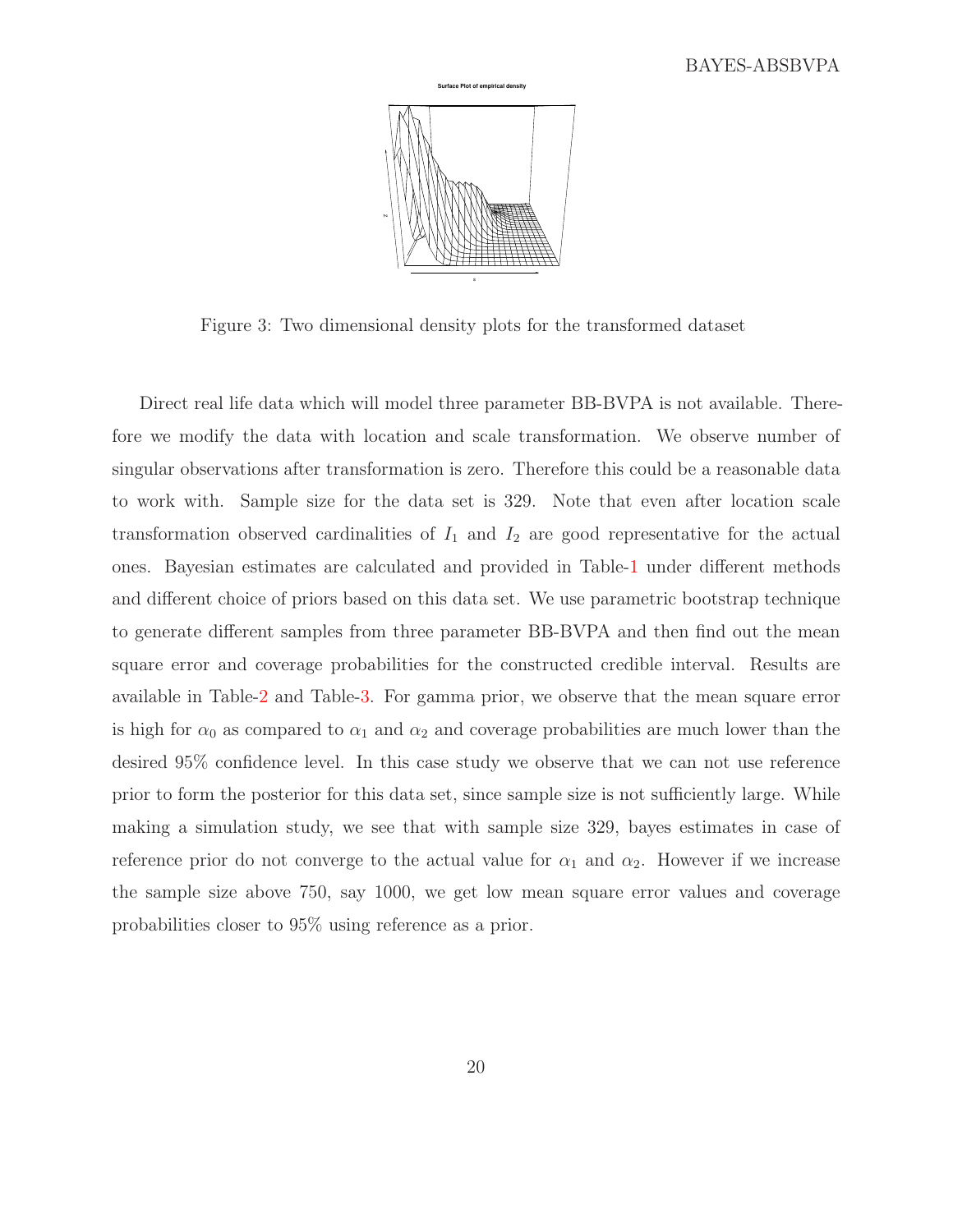| Slice-cum-Gibbs         |            |            |            |
|-------------------------|------------|------------|------------|
| Gamma Prior             |            |            |            |
| Parameter Sets          | $\alpha_0$ | $\alpha_1$ | $\alpha_2$ |
| <b>Starting Value</b>   | 0.4794     | 0.8654     | 0.7781     |
| Bayesian Estimates      | 3.808      | 1.105      | 1.006      |
| Reference Prior         |            |            |            |
| Parameter Sets          | $\alpha_0$ | $\alpha_1$ | $\alpha_2$ |
| <b>Starting Value</b>   | 2          | 0.5        | 0.5        |
| Bayesian Estimates      | 3.320      | 1.606      | 1.477      |
| Lindley                 |            |            |            |
| Gamma Prior             |            |            |            |
| Original Parameter Sets | $\alpha_0$ | $\alpha_1$ | $\alpha_2$ |
| Bayesian Estimates      | 3.572      | 1.4093     | 1.30002    |

<span id="page-20-0"></span>Table 1: The Bayesian Estimates (BE) of the parameters based on Abalone data

| Slice-cum-Gibbs         |                    |                    |                    |
|-------------------------|--------------------|--------------------|--------------------|
| Gamma Prior             |                    |                    |                    |
| $n = 329$               |                    |                    |                    |
| Original Parameter Sets | $\alpha_0 = 3.808$ | $\alpha_1 = 1.105$ | $\alpha_2 = 1.006$ |
| <b>Starting Value</b>   | 0.4794             | 0.8654             | 0.7781             |
| Mean Square Error       | 0.703              | 0.420              | 0.348              |
| Credible Intervals      | [2.879, 4.367]     | [0.539, 1.449]     | [0.392, 1.376]     |
| Coverage Probability    | 0.705              | 0.670              | 0.695              |
| $n = 1000$              |                    |                    |                    |
| Original Parameter Sets | $\alpha_0 = 3.808$ | $\alpha_1 = 1.105$ | $\alpha_2 = 1.006$ |
| <b>Starting Value</b>   | 0.4794             | 0.8654             | 0.7781             |
| Mean Square Error       | 0.197              | 0.111              | 0.089              |
| Credible Intervals      | [3.235, 4.227]     | [0.574, 1.244]     | [0.544, 1.170]     |
| Coverage Probability    | 0.845              | 0.805              | 0.84               |

<span id="page-20-1"></span>Table 2: Mean Square Errors (MSE), Credible Intervals (CI) and Coverage Probabilities (CP) of absolute continuous Marshall-Olkin bivariate Pareto distribution with parameters  $\alpha_0 = 3.808, \alpha_1 = 1.105$  and  $\alpha_2 = 1.006$  and the hyper parameters of the priors as  $k_0 =$ 2,  $\theta_0 = 3, k_1 = 4, \theta_1 = 3, k_2 = 3, \theta_2 = 2$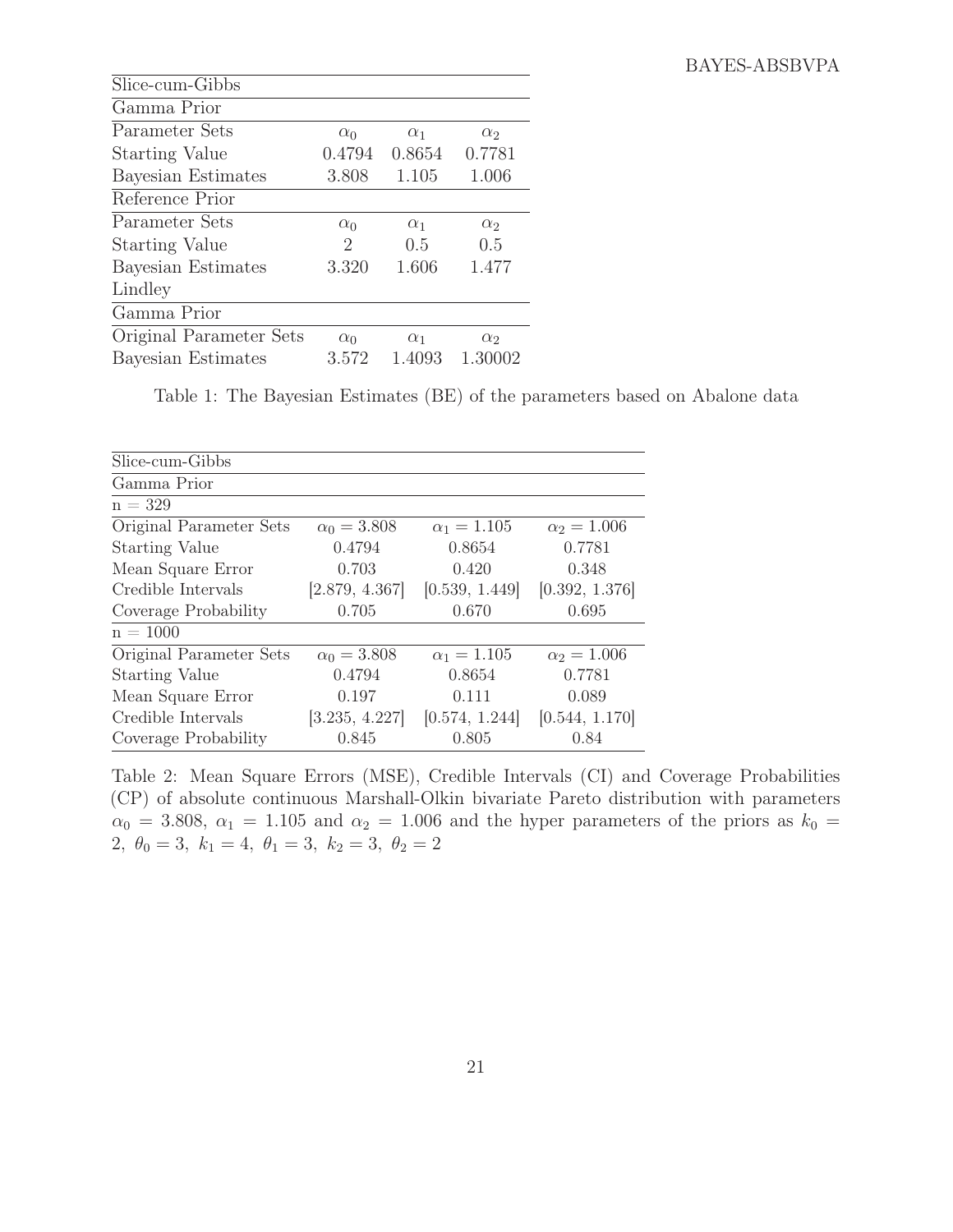| Slice-cum-Gibbs         |                             |                |                |
|-------------------------|-----------------------------|----------------|----------------|
| Reference Prior         |                             |                |                |
| $n = 1000$              |                             |                |                |
| Original Parameter Sets | $\alpha_0$                  | $\alpha_1$     | $\alpha_2$     |
| <b>Starting Value</b>   | $\mathcal{D}_{\mathcal{L}}$ | 0.5            | 0.5            |
| Mean Square Error       | 0.162                       | 0.087          | 0.070          |
| Credible Intervals      | [2.834, 4.066]              | [0.310, 1.142] | [0.306, 1.078] |
| Coverage Probability    | 0.94                        | 0.924          | 0.935          |

<span id="page-21-1"></span>Table 3: Mean Square Errors (MSE), Credible Intervals (CI) and Coverage Probabilities (CP) of absolute continuous Marshall-Olkin bivariate Pareto distribution with parameters  $\alpha_0 = 3.320, \alpha_1 = 1.606$  and  $\alpha_2 = 1.477$  and the hyper parameters of the priors as  $k_0 =$ 2,  $\theta_0 = 3$ ,  $k_1 = 4$ ,  $\theta_1 = 3$ ,  $k_2 = 3$ ,  $\theta_2 = 2$ 

## 6 Conclusion

Bayesian estimates of the parameters of absolute continuous bivariate Pareto under square error loss are obtained using both Lindley and Slice cum Gibbs sampler approach. Both the methods are working quite well even for moderately large sample size. Use of informative prior like Gamma and non-informative prior like reference prior is studied in this context. Algorithm does not work always for small sample size with reference as a prior. Coverage Probability for the credible interval is coming little low for gamma prior. More work in needed that direction. The same study can be made using many other algorithms like importance sampling, HMC etc. Bayesian estimation in case of seven parameter bivariate Pareto with location and scale as parameters is a challenging problem. The work is on progress.

## References

- Arnold, B. C. (1967). A note on multivariate distributions with specified marginals. Journal of the American Statistical Association, 62(320):1460–1461.
- <span id="page-21-0"></span>Asimit, A. V., Furman, E., and Vernic, R. (2010). On a multivariate pareto distribution. Insurance: Mathematics and Economics, 46(2):308–316. [2](#page-1-0)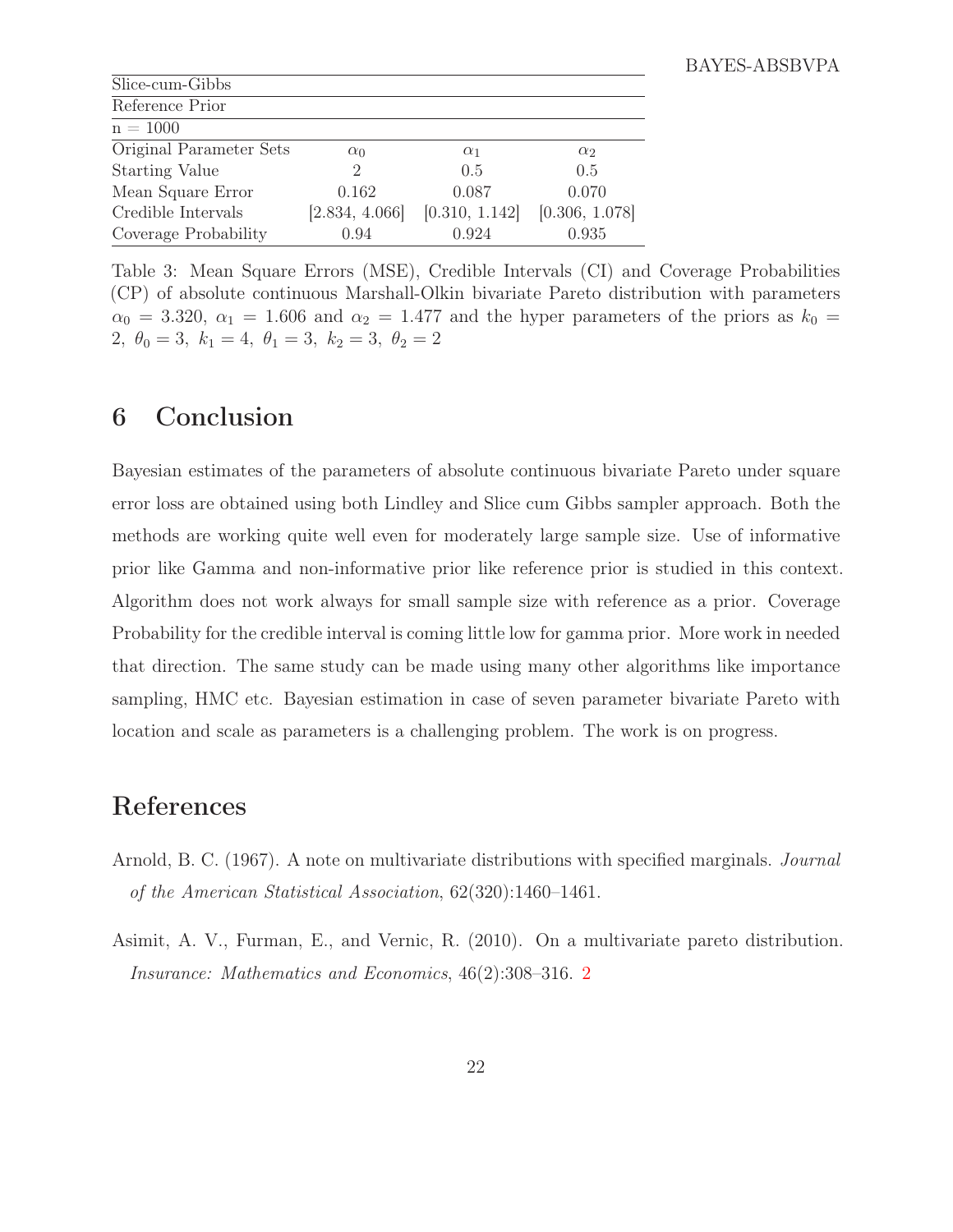- <span id="page-22-2"></span>Asimit, A. V., Furman, E., and Vernic, R. (2016). Statistical inference for a new class of multivariate pareto distributions. Communications in Statistics-Simulation and Computation, 45(2):456–471. [2](#page-1-0)
- <span id="page-22-4"></span>Berger, J. O., Bernardo, J. M., et al. (1992). On the development of reference priors. Bayesian statistics, 4(4):35–60. [6](#page-5-0)
- <span id="page-22-5"></span>Bernardo, J. M. (1979). Reference posterior distributions for bayesian inference. *Journal of* the Royal Statistical Society. Series B (Methodological), pages 113–147. [6](#page-5-0)
- <span id="page-22-0"></span>Block, H. W. and Basu, A. (1974). A continuous bivariate exponential extension. Journal of the American Statistical Association, 69(348):1031–1037. [2](#page-1-0)
- <span id="page-22-3"></span>Casella, G. and George, E. I. (1992). Explaining the gibbs sampler. The American Statisti- $cian, 46(3):167-174.$  $cian, 46(3):167-174.$  $cian, 46(3):167-174.$  3
- <span id="page-22-7"></span>Chen, M.-H. and Shao, Q.-M. (1999). Monte carlo estimation of bayesian credible and hpd intervals. Journal of Computational and Graphical Statistics, 8(1):69–92. [16](#page-15-0)
- Christian, P. R. and Casella, G. (1999). Monte carlo statistical methods.
- <span id="page-22-1"></span>Dey, A. K. and Kundu, D. (2017). Em algorithm for absolute continuous bivariate pareto distribution.  $https://fr.array.org/pdf/1608.02199. 2, 3, 18$  $https://fr.array.org/pdf/1608.02199. 2, 3, 18$  $https://fr.array.org/pdf/1608.02199. 2, 3, 18$  $https://fr.array.org/pdf/1608.02199. 2, 3, 18$  $https://fr.array.org/pdf/1608.02199. 2, 3, 18$  $https://fr.array.org/pdf/1608.02199. 2, 3, 18$
- <span id="page-22-6"></span>Dey, A. K. and Paul, B. (2017). Some variations of em algorithms for marshall-olkin bivariate pareto distribution with location and scale. arXiv preprint arXiv:1707.09974. [13](#page-12-0)
- <span id="page-22-8"></span>Falk, M. and Guillou, A. (2008). Peaks-over-threshold stability of multivariate generalized pareto distributions. Journal of Multivariate Analysis, 99(4):715–734. [19](#page-18-1)
- Hanagal, D. D. (1996). A multivariate pareto distribution. Communications in Statistics-Theory and Methods, 25(7):1471–1488.
- Khosravi, M., Kundu, D., and Jamalizadeh, A. (2015). On bivariate and a mixture of bivariate birnbaum–saunders distributions. Statistical Methodology, 23:1–17.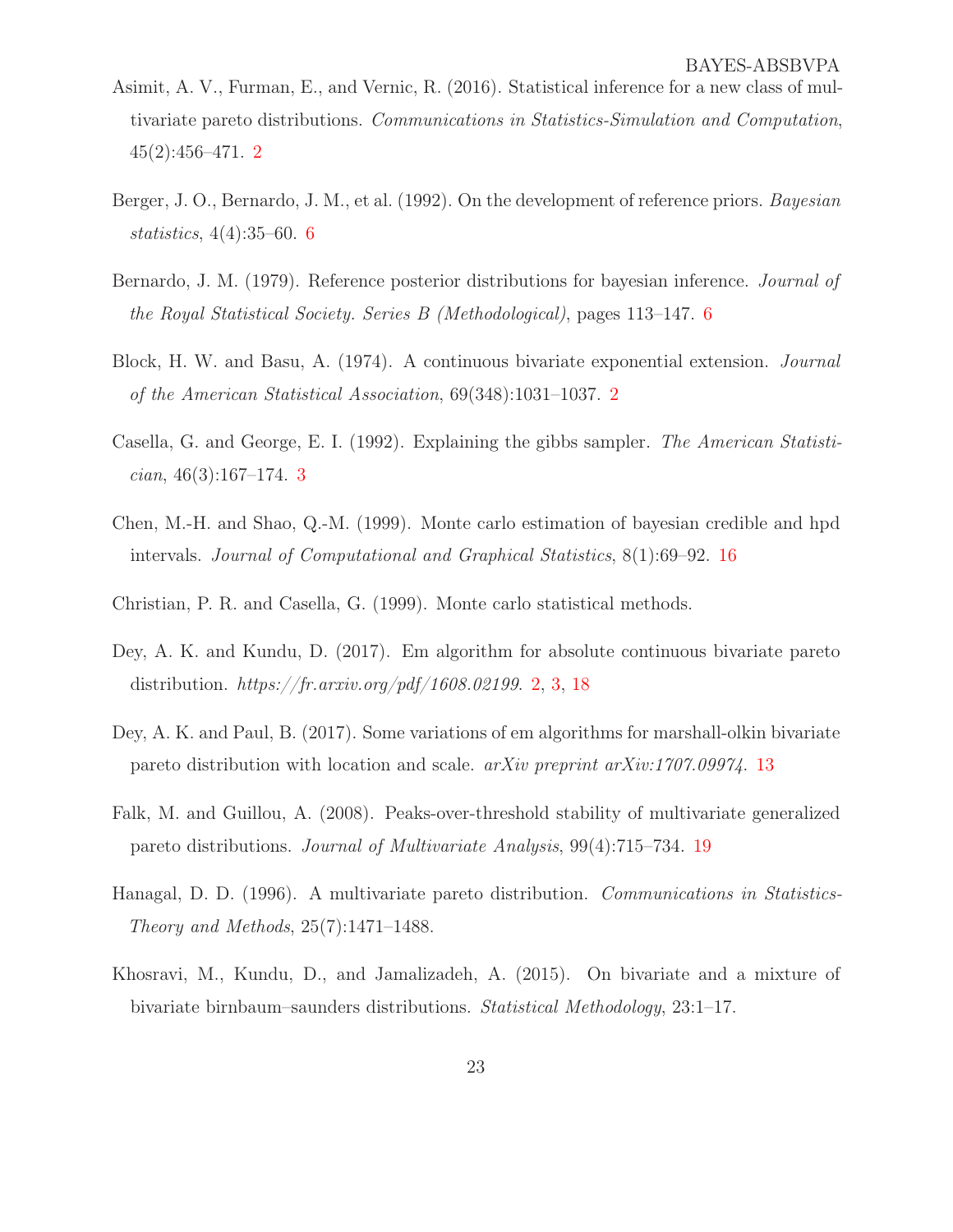- Kundu, D. (2012). On sarhan-balakrishnan bivariate distribution. Journal of Statistics Applications  $\mathcal B$  Probability, 1(3):163.
- Kundu, D. and Gupta, R. D. (2010). A class of absolute continuous bivariate distributions. Statistical Methodology, 7(4):464–477.
- Kundu, D. and Gupta, R. D. (2011). Absolute continuous bivariate generalized exponential distribution. AStA Advances in Statistical Analysis, 95(2):169–185.
- Kundu, D., Kumar, A., and Gupta, A. K. (2015). Absolute continuous multivariate generalized exponential distribution. Sankhya B, 77(2):175–206.
- <span id="page-23-1"></span>Lindley, D. V. (1980). Approximate bayesian methods. Trabajos de estadística y de investigación operativa, 31(1):223–245. [3](#page-2-0)
- Marshall, A. W. and Olkin, I. (1967). A multivariate exponential distribution. Journal of the American Statistical Association, 62(317):30–44.
- Mirhosseini, S. M., Amini, M., Kundu, D., and Dolati, A. (2015). On a new absolute continuous bivariate generalized exponential distribution. Statistical Methods  $\mathcal{B}$  Applications, 24(1):61–83.
- <span id="page-23-2"></span>Neal, R. M. (2003). Slice sampling. Annals of Statistics, pages 705–741. [3,](#page-2-0) [13](#page-12-0)
- Rakonczai, P. and Zempléni, A. (2012). Bivariate generalized pareto distribution in practice: models and estimation. Environmetrics, 23(3):219–227.
- Ristić, M. M. and Kundu, D. (2015). Marshall-olkin generalized exponential distribution. Metron, 73(3):317–333.
- <span id="page-23-0"></span>Sankaran, P. and Kundu, D. (2014). A bivariate pareto model. Statistics, 48(2):241–255. [2](#page-1-0)
- Sarhan, A. M. and Balakrishnan, N. (2007). A new class of bivariate distributions and its mixture. Journal of Multivariate Analysis, 98(7):1508–1527.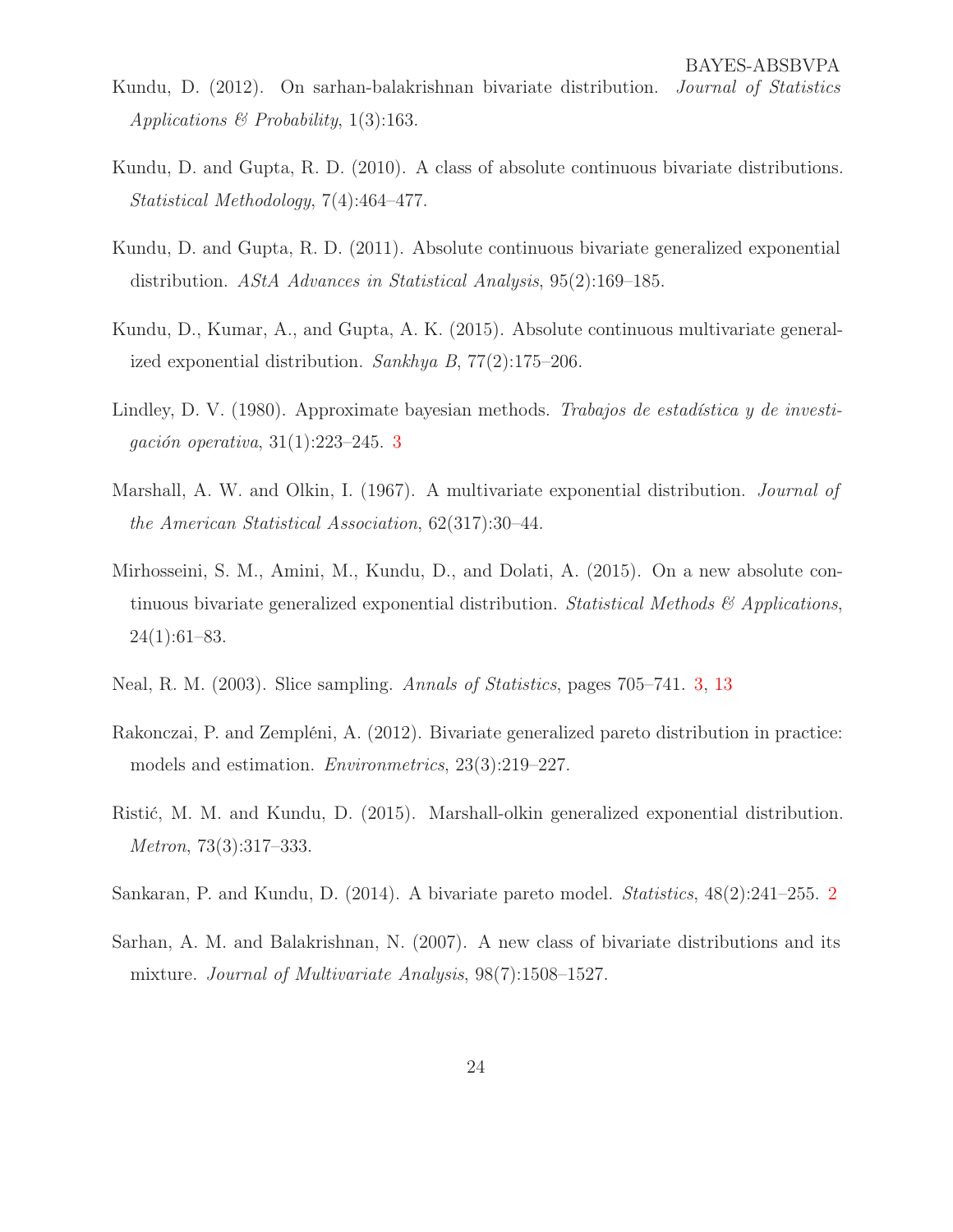- <span id="page-24-0"></span>Yeh, H. C. (2000). Two multivariate pareto distributions and their related inferences. Bulletin of the Institute of Mathematics, Academia Sinica., 28(2):71–86. [2](#page-1-0)
- <span id="page-24-1"></span>Yeh, H.-C. (2004). Some properties and characterizations for generalized multivariate pareto distributions. Journal of Multivariate Analysis, 88(1):47–60. [2](#page-1-0)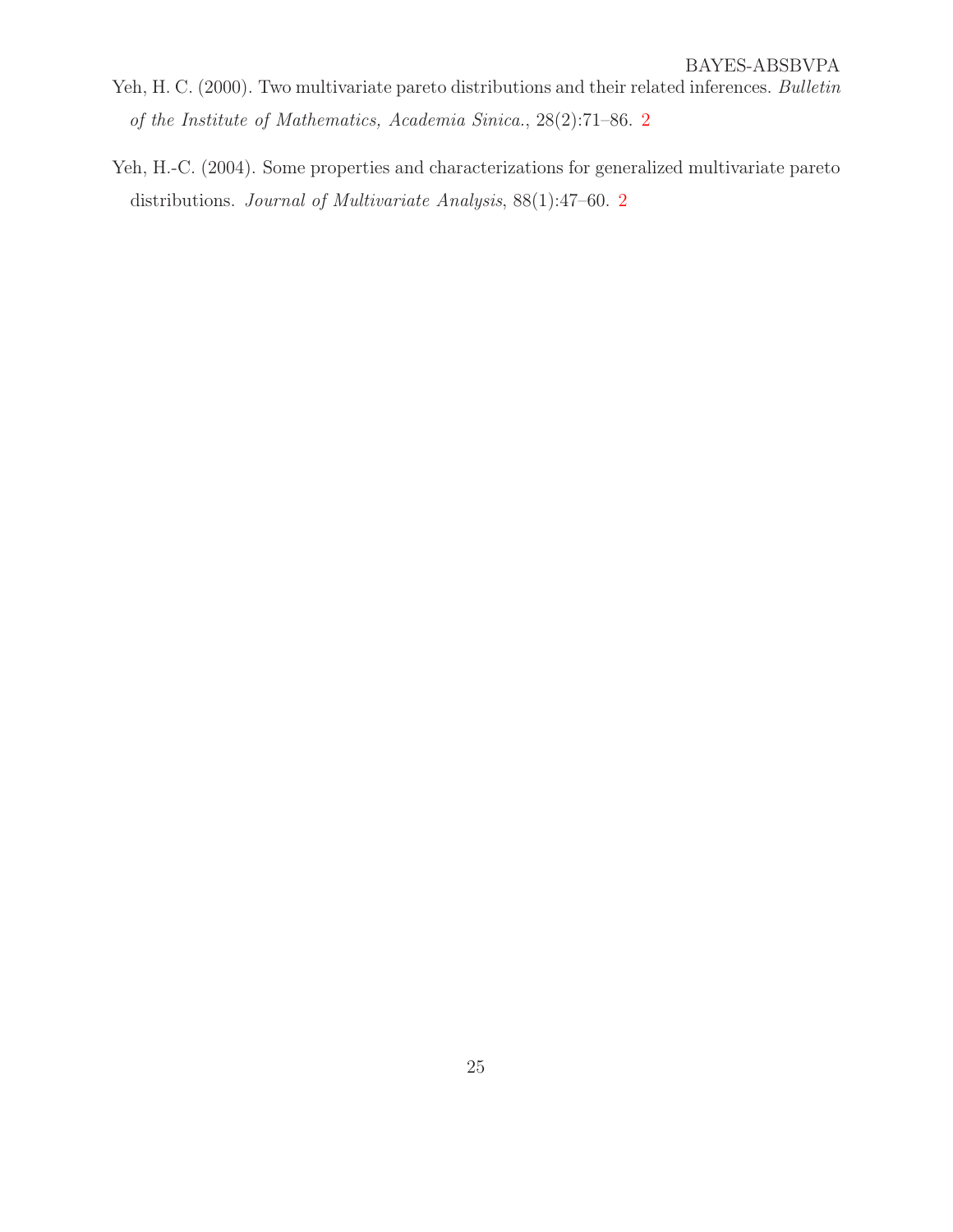| Slice-cum-Gibbs           |                  |                  |                  |
|---------------------------|------------------|------------------|------------------|
| Gamma Prior               |                  |                  |                  |
| $n = 450$                 |                  |                  |                  |
| Original Parameter Sets   | $\alpha_0 = 0.1$ | $\alpha_1=0.2$   | $\alpha_2=0.4$   |
| <b>Starting Value</b>     | 0.8947           | 0.1591           | 0.6613           |
| <b>Bayesian Estimates</b> | 0.1165           | 0.1910           | 0.3951           |
| Mean Square Error         | 0.00026          | 0.000075         | 0.0000218        |
| Credible Intervals        | [0.0567, 0.1828] | [0.1442, 0.2350] | [0.3295, 0.4587] |
| $n = 1000$                |                  |                  |                  |
| Original Parameter Sets   | $\alpha_0=0.1$   | $\alpha_1=0.2$   | $\alpha_2 = 0.4$ |
| <b>Starting Value</b>     | 0.8312           | 0.2278           | 0.7127           |
| Bayesian Estimates        | 0.0840           | 0.2100           | 0.4062           |
| Mean Square Error         | 0.00032          | 0.00013          | 0.00006          |
| Credible Intervals        | [0.0384, 0.1298] | [0.1745, 0.2446] | [0.3601, 0.4517] |
| Reference Prior           |                  |                  |                  |
| $n = 450$                 |                  |                  |                  |
| Original Parameter Sets   | $\alpha_0=0.1$   | $\alpha_1=0.2$   | $\alpha_2=0.4$   |
| <b>Starting Value</b>     | 0.05             | 0.1              | 0.2              |
| Bayesian Estimates        | 0.1214           | 0.1846           | 0.3877           |
| Mean Square Error         | 0.00057          | 0.00027          | 0.00023          |
| Credible Intervals        | [0.0666, 0.1957] | [0.1354, 0.2264] | [0.3151, 0.4474] |
| $n = 1000$                |                  |                  |                  |
| Original Parameter Sets   | $\alpha_0=0.1$   | $\alpha_1=0.2$   | $\alpha_2=0.4$   |
| <b>Starting Value</b>     | 0.05             | 0.1              | 0.2              |
| Bayesian Estimates        | 0.0838           | 0.2090           | 0.4052           |
| Mean Square Error         | 0.00028          | 0.000094         | 0.00003          |
| Credible Intervals        | [0.0321, 0.1290] | [0.1750, 0.2488] | [0.3581, 0.4570] |
| Lindley                   |                  |                  |                  |
| $n = 450$                 |                  |                  |                  |
| Gamma Prior               |                  |                  |                  |
| Original Parameter Sets   | $\alpha_0=0.1$   | $\alpha_1=0.2$   | $\alpha_2 = 0.4$ |
| Bayesian Estimates        | 0.0751           | 0.2199           | 0.4187           |
| Mean Square Error         | 0.1856           | 0.1070           | 0.1130           |
| $n = 1000$                |                  |                  |                  |
| Original Parameter Sets   | $\alpha_0 = 0.1$ | $\alpha_1=0.2$   | $\alpha_2=0.4$   |
| Bayesian Estimates        | 0.1009           | 0.1997           | 0.3989           |
| Mean Square Error         | 0.0007           | 0.0004           | 0.0007           |

<span id="page-25-0"></span>Table 4: The Bayesian Estimates (BE), Mean Square Error (MSE) and credible intervals of absolute continuous Marshall-Olkin bivariate Pareto distribution with parameters  $\alpha_0 = 0.1$ ,  $\alpha_1=0.2$  and  $\alpha_2=0.4$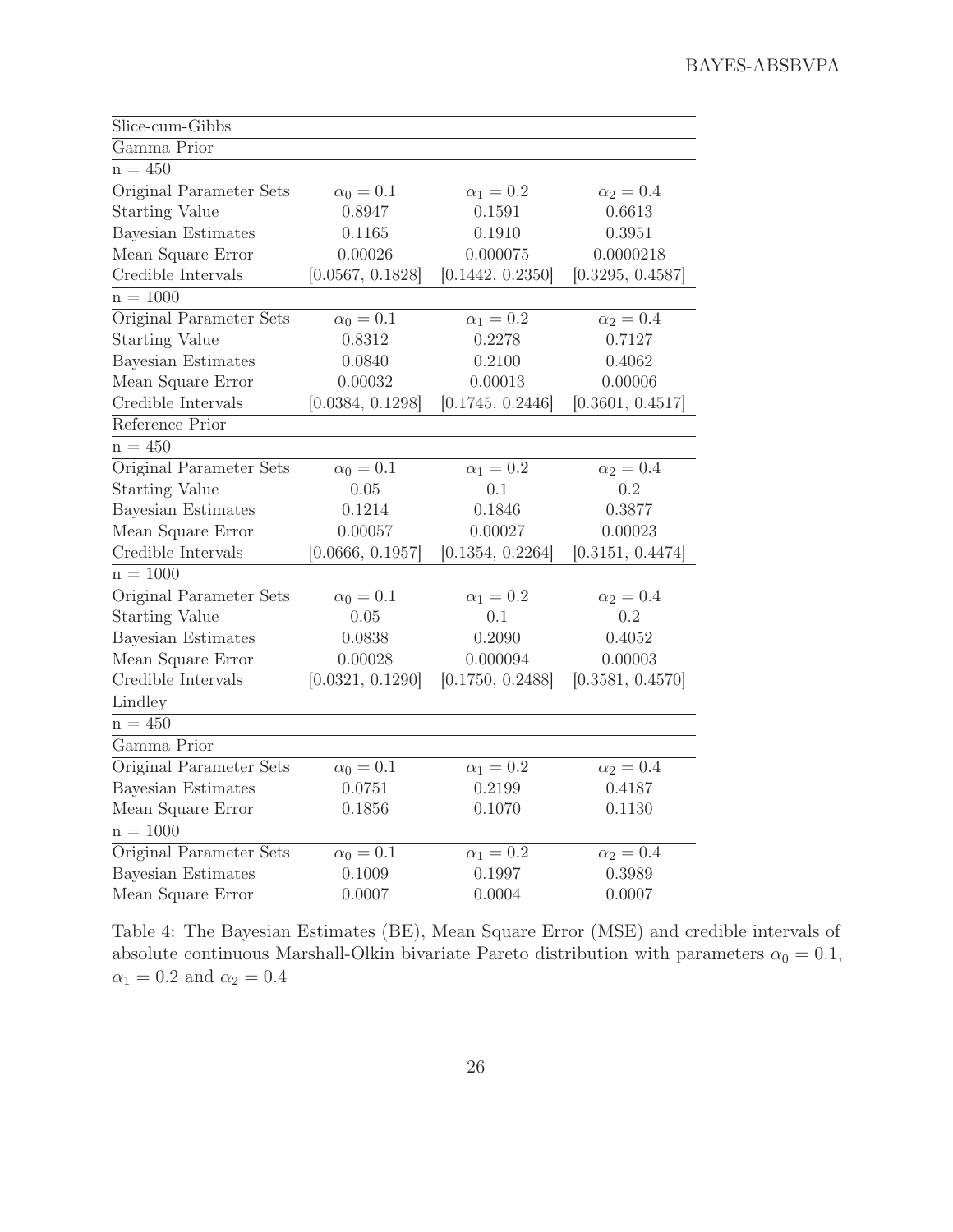| Slice-cum-Gibbs           |                  |                  |                   |
|---------------------------|------------------|------------------|-------------------|
| Gamma Prior               |                  |                  |                   |
| $n = 450$                 |                  |                  |                   |
| Original Parameter Sets   | $\alpha_0 = 4$   | $\alpha_1=5$     | $\alpha_2=10$     |
| <b>Starting Value</b>     | 2.5285           | 2.7894           | 4.0057            |
| <b>Bayesian Estimates</b> | 4.1589           | 4.8930           | 9.6534            |
| Mean Square Error         | 0.0532           | 0.0248           | 0.1577            |
| Credible Intervals        | [2.417, 5.884]   | [3.768, 6.248]   | [7.974, 11.450]   |
| $n = 1000$                |                  |                  |                   |
| Original Parameter Sets   | $\alpha_0=4$     | $\alpha_1=5$     | $\alpha_2=10$     |
| <b>Starting Value</b>     | 0.5739           | 2.6358           | 2.2957            |
| <b>Bayesian Estimates</b> | 3.9486           | 4.8672           | 9.6471            |
| Mean Square Error         | 0.0237           | 0.0045           | 0.0744            |
| Credible Intervals        | [2.6077, 5.1435] | [3.979, 5.7306]  | [8.4117, 10.8747] |
| Reference Prior           |                  |                  |                   |
| $n = 450$                 |                  |                  |                   |
| Original Parameter Sets   | $\alpha_0=4$     | $\alpha_1=5$     | $\alpha_2=10$     |
| <b>Starting Value</b>     | 2.5285           | 5.9298           | 5.6676            |
| <b>Bayesian Estimates</b> | 4.3734           | 4.7059           | 9.5367            |
| Mean Square Error         | 0.1173           | 0.0716           | 0.2017            |
| Credible Intervals        | [2.5335, 6.3448] | [3.4889, 5.9824] | [7.5845, 11.4139] |
| $n = 1000$                |                  |                  |                   |
| Original Parameter Sets   | $\alpha_0=4$     | $\alpha_1=5$     | $\alpha_2=10$     |
| <b>Starting Value</b>     | 0.5739           | 5.8786           | 5.3826            |
| Bayesian Estimates        | 3.9283           | 4.8652           | 9.6974            |
| Mean Square Error         | 0.0146           | 0.0124           | 0.0815            |
| Credible Intervals        | [2.6447, 5.1663] | [3.9432, 5.7327] | [8.2888, 10.9374] |
| Lindley                   |                  |                  |                   |
| $n = 450$                 |                  |                  |                   |
| Gamma Prior               |                  |                  |                   |
| Original Parameter Sets   | $\alpha_0=4$     | $\alpha_1=5$     | $\alpha_2=10$     |
| Bayesian Estimates        | 3.7392           | 5.2327           | 10.4020           |
| Mean Square Error         | 1.3090           | 0.6822           | 1.3167            |
| $n = 1000$                |                  |                  |                   |
| Original Parameter Sets   | $\alpha_0=4$     | $\alpha_1=5$     | $\alpha_2=10$     |
| <b>Bayesian Estimates</b> | 3.7977           | 5.1595           | 10.2419           |
| Mean Square Error         | 0.4278           | 0.2269           | 0.4682            |

<span id="page-26-0"></span>Table 5: The Bayesian Estimates (BE), Mean Square Error (MSE) and credible intervals of absolute continuous Marshall-Olkin bivariate Pareto distribution with parameters  $\alpha_0 = 4$ ,  $\alpha_1=5$  and  $\alpha_2=10$